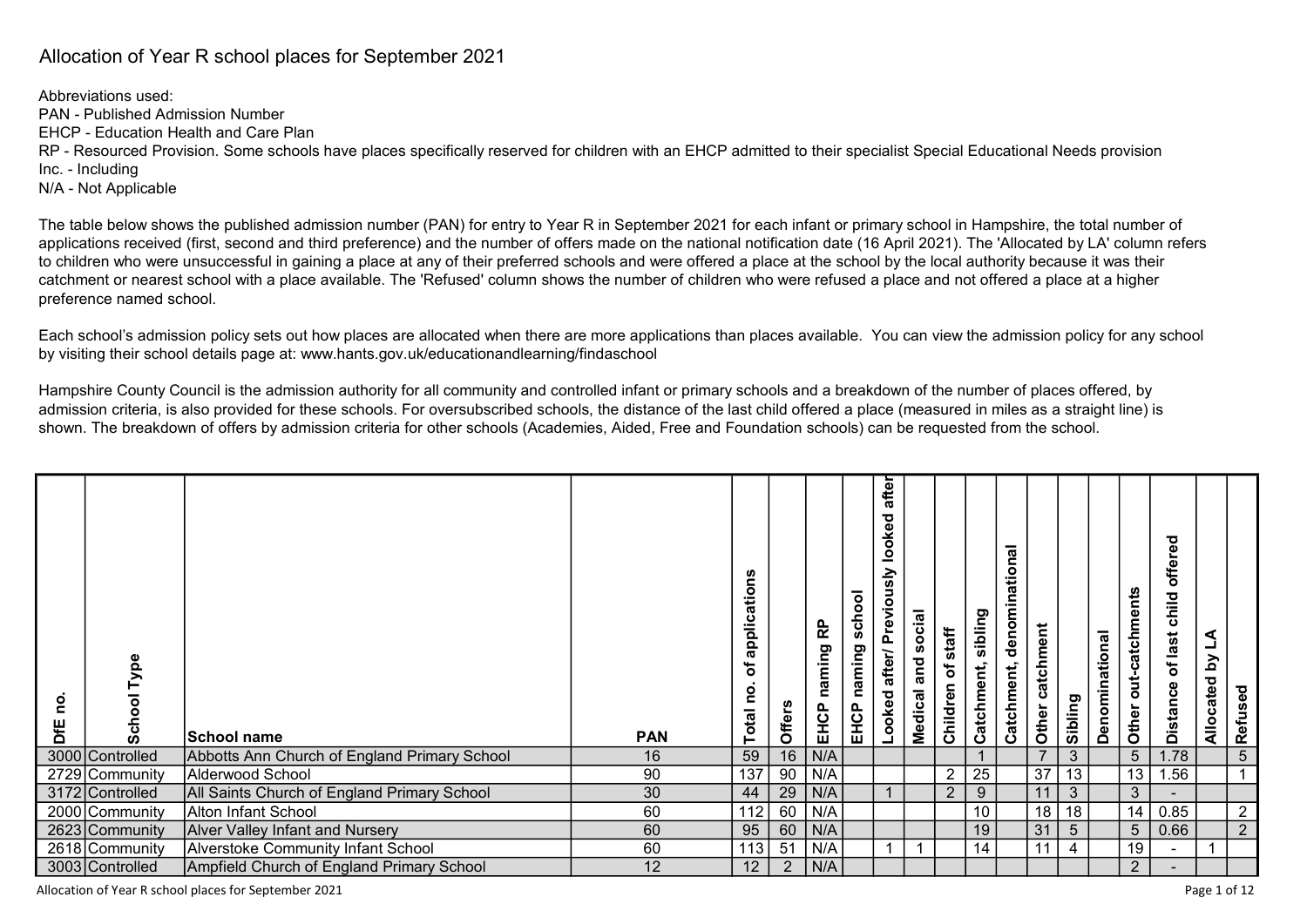| Type<br>School<br>0u<br>DfE | <b>School name</b>                                 | <b>PAN</b>            | of applications<br>Total no. | Offers          | 윤<br>naming<br>EHCP | school<br>EHCP naming | after<br>looked<br>Looked after/ Previously | social<br>and<br>Medical | staff<br>Children of | sibling<br>Catchment, | denominational<br>Catchment,         | catchment<br>Other | Sibling         | Denominational | Other out-catchments | offered<br>child<br>Distance of last | L<br>$\mathbf{\Sigma}$<br>Allocated | Refused         |
|-----------------------------|----------------------------------------------------|-----------------------|------------------------------|-----------------|---------------------|-----------------------|---------------------------------------------|--------------------------|----------------------|-----------------------|--------------------------------------|--------------------|-----------------|----------------|----------------------|--------------------------------------|-------------------------------------|-----------------|
| 3300 Aided                  | Amport Church of England Primary School            | 14                    | 36                           | $\overline{14}$ |                     |                       |                                             |                          |                      |                       | Please refer to school for breakdown |                    |                 |                |                      |                                      |                                     | 6               |
| 3004<br>Controlled          | Andover Church of England Primary School           | 30                    | 59                           | $\frac{29}{30}$ | N/A                 |                       |                                             |                          |                      | $\mathbf{3}$          |                                      | $6\phantom{.}$     | $\overline{4}$  |                | 15 <sub>1</sub>      |                                      |                                     |                 |
| 3344 Aided                  | Andrews' Endowed Church of England Primary School  | 30                    | 53                           |                 |                     |                       |                                             |                          |                      |                       | Please refer to school for breakdown |                    |                 |                |                      |                                      |                                     | 4               |
| 2226 Community              | <b>Anton Infant School</b>                         | 60                    | 160                          | $\overline{60}$ | N/A                 |                       |                                             |                          |                      | 13                    |                                      | 18                 | 9               |                |                      | $20$   1.63                          |                                     | $5\phantom{.0}$ |
| 3301<br>Aided               | Appleshaw St Peter's CofE Primary School           | 15                    | 16                           | $\overline{7}$  |                     |                       |                                             |                          |                      |                       | Please refer to school for breakdown |                    |                 |                |                      |                                      |                                     |                 |
| 2119 Community              | <b>Ashford Hill Primary School</b>                 | $\overline{20}$       | 50                           | $\overline{20}$ | N/A                 |                       | $\overline{2}$                              |                          |                      | $\overline{4}$        |                                      | 9                  | $\overline{2}$  |                | 2                    | 1.58                                 |                                     | 11              |
| 2005 Community              | Ashley Infant School                               | 65 (inc. 5 RP places) | $\overline{86}$              | $\overline{54}$ | $0^\star$           |                       | $\blacktriangleleft$                        |                          |                      | 17                    |                                      | $\overline{25}$    | $\overline{5}$  |                | $\overline{5}$       |                                      |                                     |                 |
| 2006 Community              | Awbridge Primary School                            | 23                    | $\overline{38}$              | 19              | N/A                 |                       |                                             |                          |                      | $\overline{7}$        |                                      | $\overline{8}$     | $\overline{2}$  |                | $\overline{2}$       |                                      |                                     |                 |
| 2354 Community              | <b>Balksbury Infant School</b>                     | 90                    | 160                          | $\overline{77}$ | N/A                 |                       |                                             |                          |                      | 13                    |                                      | 18                 | 11              |                | 32                   |                                      | -1                                  |                 |
| 2107 Community              | <b>Barncroft Primary School</b>                    | 60                    | 93                           | 45              | N/A                 |                       |                                             |                          |                      | 16                    |                                      | $\,6$              |                 |                | 15                   |                                      | -1                                  |                 |
| 2059 Academy                | <b>Barton Farm Primary Academy</b>                 | 60                    | 66                           | $\overline{21}$ |                     |                       |                                             |                          |                      |                       | Please refer to school for breakdown |                    |                 |                |                      |                                      |                                     |                 |
| 3009 Controlled             | Barton Stacey Church of England Primary School     | 17                    | 33                           | 18              | N/A                 |                       |                                             |                          |                      | $9\,$                 |                                      | $\overline{4}$     | $\overline{2}$  |                | 2 <sup>1</sup>       | 4.51                                 |                                     |                 |
| 2014 Community              | Beaulieu Village Primary School                    | 17                    | 46                           | $\overline{21}$ | N/A                 |                       | $\mathbf{1}$                                |                          |                      | $\overline{2}$        |                                      | $\sqrt{3}$         | $\,6\,$         |                | $9\,$                | 3.75                                 |                                     | $\mathbf{3}$    |
| 2776 Community              | <b>Bedenham Primary School</b>                     | 30                    | 59                           | 30              | N/A                 |                       |                                             |                          |                      | $\boldsymbol{8}$      |                                      | 14                 | 8               |                |                      | 0.54                                 |                                     | 11              |
| 3023 Controlled             | Bentley Church of England Primary School           | 30                    | 44                           | $\overline{26}$ | N/A                 |                       |                                             |                          |                      | $\overline{12}$       |                                      | $\,6$              | $\overline{3}$  |                | $5\phantom{.0}$      |                                      |                                     |                 |
| 2038 Academy                | <b>Berewood Primary School</b>                     | 45                    | 118                          | 45              |                     |                       |                                             |                          |                      |                       | Please refer to school for breakdown |                    |                 |                |                      |                                      |                                     | 31              |
| 2752 Community              | <b>Berrywood Primary School</b>                    | 90                    | 161                          | $\overline{77}$ | N/A                 |                       |                                             |                          |                      | 25                    |                                      | 23                 | 6               |                | 16                   |                                      | $5\phantom{.0}$                     |                 |
| 2396 Community              | <b>Bidbury Infant School</b>                       | 60                    | 126                          | 60              | N/A                 |                       |                                             |                          |                      | $\overline{20}$       |                                      | $\overline{22}$    | 12              |                | 6 <sup>1</sup>       | 0.96                                 |                                     | $\mathfrak{S}$  |
| 3012 Controlled             | Binsted Church of England Primary School           | 14                    | 24                           | 11              | N/A                 |                       |                                             |                          |                      | $\overline{3}$        |                                      | $\overline{2}$     | $\overline{3}$  |                | $\overline{3}$       | $\sim$                               |                                     |                 |
| 2019 Community              | <b>Bishops Waltham Infant School</b>               | 90                    | 101                          | $\overline{58}$ | N/A                 |                       | $\overline{1}$                              |                          |                      | 20                    |                                      | $\overline{26}$    | $\overline{4}$  |                | $\overline{7}$       |                                      |                                     |                 |
| 2315 Community              | <b>Bishopswood Infant School</b>                   | 60                    | 105                          | 60              | N/A                 |                       |                                             |                          |                      | $\overline{15}$       |                                      | $\overline{20}$    | $\overline{14}$ |                | 9                    | 0.47                                 |                                     | 12              |
| 5205 Academy                | <b>Blackfield Primary School</b>                   | 60                    | 60                           | 40              |                     |                       |                                             |                          |                      |                       | Please refer to school for breakdown |                    |                 |                |                      |                                      |                                     |                 |
| 2050 Academy                | <b>Boorley Park Primary School</b>                 | 60                    | 91                           | 55              |                     |                       |                                             |                          |                      |                       | Please refer to school for breakdown |                    |                 |                |                      |                                      |                                     |                 |
| 2022 Community              | Bordon Infant School                               | 60                    |                              |                 | $126$ 60 N/A        |                       |                                             |                          |                      | 15                    |                                      |                    | 29 16           |                |                      | 2.74                                 |                                     | 24              |
| 3014 Controlled             | Botley Church of England Controlled Primary School | 45                    |                              |                 | $144$ 45 N/A        |                       | $\overline{1}$                              | $\overline{1}$           |                      | 21                    |                                      | $18 \overline{)3}$ |                 |                |                      | 0.98                                 |                                     | $\overline{29}$ |
| 2023 Community              | Braishfield Primary School                         | 14                    | 52                           |                 | $16$ N/A            |                       |                                             |                          |                      | $\overline{2}$        |                                      | 3 <sup>1</sup>     | 8               |                | 3                    | 1.13                                 |                                     | 6 <sup>1</sup>  |
| 3022 Controlled             | Bramley Church of England Primary School           | 60                    | $\overline{102}$             | 60              | N/A                 |                       |                                             |                          |                      | $\overline{16}$       |                                      | 44                 |                 |                |                      | 1.64                                 |                                     | $\overline{17}$ |
| 3017 Academy                | Bransgore Church of England Primary School         | 60                    | $\overline{72}$              | 50              |                     |                       |                                             |                          |                      |                       | Please refer to school for breakdown |                    |                 |                |                      |                                      |                                     |                 |
| 3018 Controlled             | Breamore Church of England Primary School          | $\overline{17}$       | 25                           | $\overline{7}$  | N/A                 |                       |                                             |                          |                      | $\overline{2}$        |                                      |                    | $\overline{2}$  |                | 3 <sup>1</sup>       |                                      |                                     |                 |
| 3019 Controlled             | Brockenhurst Church of England Primary School      | $\overline{30}$       |                              |                 | 48   29   N/A       |                       | $\overline{1}$                              |                          |                      | $\overline{4}$        |                                      | $\sqrt{17}$        |                 |                | $7^{\circ}$          | $\sim$                               |                                     |                 |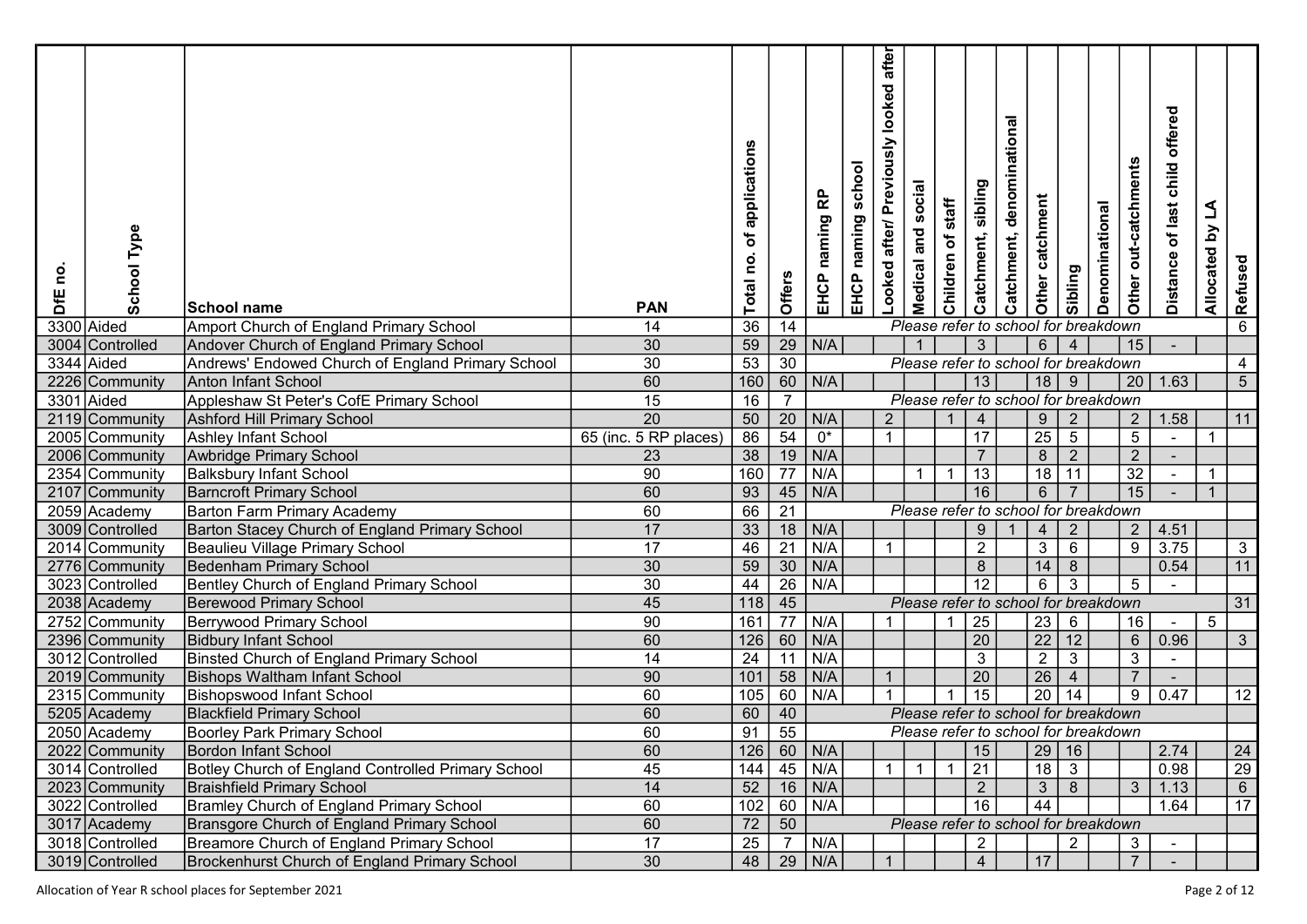| <u>o</u><br><b>SFE</b> | Type<br>School    | School name                                      | <b>PAN</b>           | applications<br>đ<br>Total no | Offers           | 운<br>naming<br>EHCP | school<br>naming<br>EHCP | after<br>looked<br>Looked after/ Previously | <b>Medical and social</b> | staff<br>Children of | sibling<br>Catchment, | denominational<br>Catchment,         | Other catchment  | Sibling          | Denominational | Other out-catchments | offered<br>child<br>Distance of last | L<br>Allocated by | Refused         |  |
|------------------------|-------------------|--------------------------------------------------|----------------------|-------------------------------|------------------|---------------------|--------------------------|---------------------------------------------|---------------------------|----------------------|-----------------------|--------------------------------------|------------------|------------------|----------------|----------------------|--------------------------------------|-------------------|-----------------|--|
| 2627                   | Community         | <b>Brockhurst Primary School</b>                 | 60                   | 101                           | 48               | N/A                 |                          | $\mathbf{1}$                                |                           |                      | 13                    |                                      | $\overline{19}$  | $\boldsymbol{9}$ |                | $\overline{4}$       |                                      | $\overline{2}$    |                 |  |
|                        | 2025 Community    | <b>Broughton Primary School</b>                  | 12                   | 32                            | $\overline{12}$  | N/A                 |                          |                                             |                           |                      | $\overline{2}$        |                                      |                  | $\overline{3}$   |                | $\overline{7}$       | 4.6                                  |                   |                 |  |
|                        | 2026 Community    | <b>Burghclere Primary School</b>                 | 17                   | $\overline{33}$               | $\overline{17}$  | N/A                 |                          | $\mathbf{1}$                                |                           |                      | $\overline{2}$        |                                      | $\overline{1}$   | $\sqrt{3}$       |                | 10 <sub>1</sub>      | 11.9                                 |                   |                 |  |
|                        | 2027 Community    | <b>Buriton Primary School</b>                    | 15                   | $\overline{23}$               | $\boldsymbol{9}$ | N/A                 |                          |                                             |                           |                      |                       |                                      |                  | $\mathbf{1}$     |                | $\overline{7}$       |                                      |                   |                 |  |
|                        | 2028 Community    | <b>Burley Primary School</b>                     | 16                   | $\overline{23}$               | $\overline{4}$   | N/A                 |                          |                                             |                           |                      |                       |                                      | $\overline{2}$   | $\overline{2}$   |                |                      |                                      |                   |                 |  |
|                        | 3669 Community    | <b>Burnham Copse Primary School</b>              | 45                   | 75                            | 43               | N/A                 |                          | $\overline{1}$                              |                           |                      | 11                    |                                      | 18               | $\overline{3}$   |                | 9                    |                                      | $\mathbf{1}$      |                 |  |
|                        | 3020 Controlled   | Bursledon Church of England Infant School        | 90                   | $\frac{1}{144}$               | 86               | N/A                 |                          | $\mathbf{1}$                                |                           |                      | 14                    |                                      | 40               | 10               |                | $\overline{15}$      |                                      | 6                 |                 |  |
|                        | 2155 Community    | <b>Buryfields Infant School</b>                  | 70                   | 106                           | $\overline{63}$  | N/A                 |                          |                                             |                           |                      | 21                    |                                      | $\overline{35}$  | $\overline{2}$   |                | $\overline{5}$       |                                      |                   |                 |  |
|                        | 3667 Community    | <b>Cadland Primary School</b>                    | 50                   | 56                            | $\overline{34}$  | N/A                 |                          |                                             |                           |                      | 10                    |                                      | 10               | $\,9$            |                | $\overline{3}$       |                                      | $\overline{2}$    |                 |  |
|                        | 2330 Community    | <b>Calmore Infant School</b>                     | 60                   | 87                            | $\overline{52}$  | N/A                 |                          | $\overline{1}$                              |                           |                      | 14                    |                                      | $\overline{21}$  | $\overline{5}$   |                | 9 <sup>°</sup>       |                                      | $\mathbf{1}$      |                 |  |
|                        | 2321 Community    | Castle Hill Infant School                        | 60                   | $\overline{122}$              | 60               | N/A                 |                          |                                             |                           |                      | 12                    |                                      | $\overline{19}$  | $\overline{18}$  |                | 11                   | 0.47                                 |                   | 24              |  |
|                        | 2272 Community    | Castle Hill Primary School                       | 60                   | 156                           | 60               | N/A                 |                          | $\overline{1}$                              |                           |                      | 18                    |                                      | $40\,$           |                  |                |                      | 0.38                                 |                   | $\overline{51}$ |  |
|                        | 2395 Community    | Castle Primary School                            | 60                   | 104                           | 52               | N/A                 |                          | $\mathbf{1}$                                |                           |                      | 19                    |                                      | $\boldsymbol{9}$ | 9                |                | 12                   | $\sim$                               |                   |                 |  |
| 3027                   | <b>Controlled</b> | Catherington Church of England Infant School     | 30                   | 99                            | $\overline{29}$  | N/A                 |                          | $\overline{1}$                              |                           |                      |                       |                                      | $10$             | $\,6\,$          |                | 10 <sub>1</sub>      |                                      |                   |                 |  |
|                        | 2344 Community    | <b>Chalk Ridge Primary School</b>                | 60                   | 66                            | $\overline{34}$  | N/A                 |                          |                                             |                           |                      | $\overline{7}$        |                                      | $\boldsymbol{9}$ | $\,6\,$          |                | $9\,$                | $\sim$                               | 3                 |                 |  |
|                        | 2033 Community    | <b>Chandler's Ford Infant School</b>             | 60                   | 161                           | 55               | N/A                 |                          |                                             |                           |                      | 10                    |                                      | $\overline{20}$  | $9\,$            |                | 15                   |                                      |                   |                 |  |
| 3326 Aided             |                   | Charles Kingsley's C of E Primary School         | 30                   | 60                            | $\overline{30}$  |                     |                          |                                             |                           |                      |                       | Please refer to school for breakdown |                  |                  |                |                      |                                      |                   | 13              |  |
|                        | 3029 Controlled   | Chawton Church of England Primary School         | $\overline{20}$      | 39                            | 13               | N/A                 |                          |                                             |                           |                      | $\overline{4}$        |                                      |                  | $6\phantom{.}6$  |                | $\overline{2}$       |                                      |                   |                 |  |
|                        | 2062 Community    | <b>Cherbourg Primary School</b>                  | 54 (inc. 1 RP place) | 103                           | $\overline{52}$  | $0^*$               |                          | $\overline{2}$                              |                           |                      | $\overline{7}$        |                                      | $\overline{18}$  | $\overline{9}$   |                | 15                   |                                      | $\mathbf 1$       |                 |  |
|                        | 2035 Community    | <b>Cheriton Primary School</b>                   | 15                   | 41                            | $\overline{12}$  | N/A                 |                          | $\overline{1}$                              |                           |                      | $\mathbf{3}$          |                                      | $\mathbf{3}$     | $\overline{1}$   |                | $\overline{4}$       |                                      |                   |                 |  |
|                        | 2016 Community    | <b>Cherrywood Community Primary School</b>       | $\overline{30}$      | 17                            | 10               | N/A                 |                          | $\mathbf{1}$                                |                           |                      | $\overline{4}$        |                                      | $\overline{1}$   | $\sqrt{2}$       |                | $\overline{1}$       |                                      | $\overline{1}$    |                 |  |
|                        | 3199 Community    | <b>Chiltern Primary School</b>                   | 30                   | 45                            | 29               | N/A                 |                          |                                             |                           |                      | 11                    |                                      |                  | $\overline{2}$   |                |                      |                                      | 8                 |                 |  |
| 3396 Aided             |                   | <b>Clatford Church of England Primary School</b> | 30                   | 88                            | $\overline{30}$  |                     |                          |                                             |                           |                      |                       | Please refer to school for breakdown |                  |                  |                |                      |                                      |                   | $\overline{12}$ |  |
|                        | 2041 Community    | <b>Cliddesden Primary School</b>                 | 16                   | 49                            |                  | $16$ N/A            |                          |                                             |                           |                      | $\overline{2}$        |                                      | $\mathbf{1}$     | $6\overline{6}$  |                |                      | 2.88                                 |                   |                 |  |
|                        | 2382 Community    | Colden Common Primary School                     | 60                   | $115$                         |                  | $60$ N/A            |                          |                                             |                           |                      | 21                    |                                      | $19$ 9           |                  |                |                      | $10$ 2.14                            |                   | 3 <sup>1</sup>  |  |
| $3318$ Aided           |                   | Compton All Saints C of E Primary School         | 17                   | 43                            | 10               |                     |                          |                                             |                           |                      |                       | Please refer to school for breakdown |                  |                  |                |                      |                                      |                   |                 |  |
|                        | 3032 Controlled   | Copythorne CofE Infant School                    | 30                   | 49                            | $\overline{23}$  | N/A                 |                          |                                             |                           |                      | $6\phantom{.}6$       |                                      | $7\overline{ }$  | $\overline{4}$   | $\overline{1}$ | 5 <sup>5</sup>       |                                      |                   |                 |  |
| 2031 Aided             |                   | Cornerstone CofE (VA) Primary School             | 30                   | 77                            | $\overline{24}$  |                     |                          |                                             |                           |                      |                       | Please refer to school for breakdown |                  |                  |                |                      |                                      |                   |                 |  |
|                        | 2511 Community    | Cove Infant School                               | 60                   | 147                           |                  | 53 N/A              |                          |                                             |                           |                      | $\overline{7}$        |                                      |                  | $18$ 6           |                | 22                   |                                      |                   |                 |  |
|                        | 3671 Controlled   | <b>Cranford Park Primary</b>                     | 30                   | 56                            |                  | $18$ N/A            |                          |                                             |                           |                      | $\overline{7}$        |                                      | $5 \mid$         | 5 <sup>5</sup>   |                | 1                    |                                      |                   |                 |  |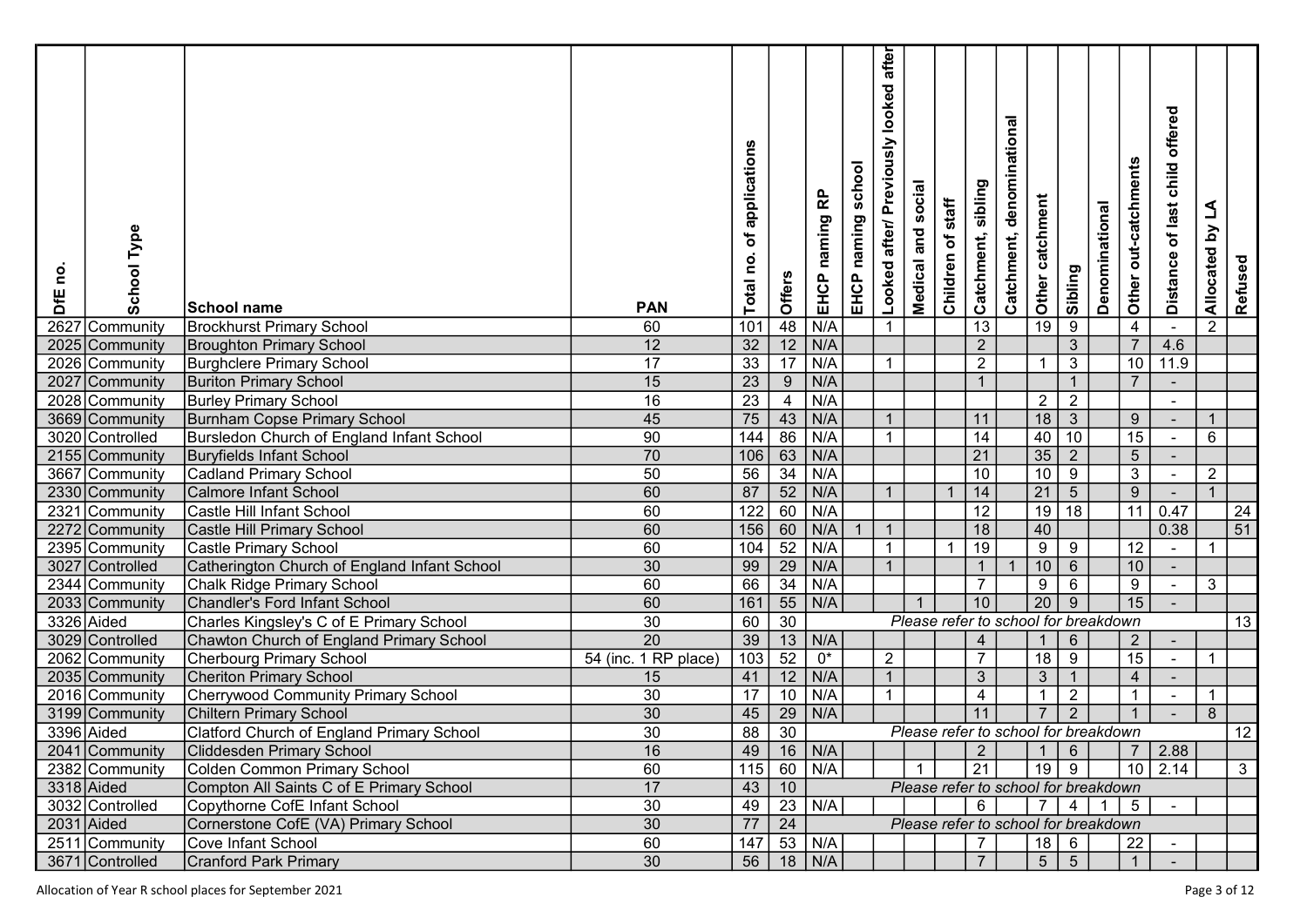| Type<br>School<br>0u<br>DfE  | <b>School name</b>                                      | <b>PAN</b>      | of applications<br>Total no. | Offers          | EHCP naming RP           | school<br>EHCP naming | after<br>Looked after/ Previously looked | social<br>Medical and | staff<br>Children of | sibling<br>Catchment,   | denominational<br>Catchment,                                                 | <b>Solther</b> catchment          | Sibling               | Denominational | Other out-catchments | offered<br>child<br>Distance of last | L<br>$\mathbf{\widetilde{c}}$<br>Allocated | Refused         |  |
|------------------------------|---------------------------------------------------------|-----------------|------------------------------|-----------------|--------------------------|-----------------------|------------------------------------------|-----------------------|----------------------|-------------------------|------------------------------------------------------------------------------|-----------------------------------|-----------------------|----------------|----------------------|--------------------------------------|--------------------------------------------|-----------------|--|
| 2216 Community               | Crofton Anne Dale Infant School                         | 90              | 146                          | $\overline{88}$ | N/A                      |                       | $\mathbf 1$                              |                       |                      | 20                      |                                                                              |                                   | 11                    |                | $\overline{29}$      |                                      |                                            |                 |  |
| 2276 Community               | Crofton Hammond Infant School                           | 60              | 133                          | 60              | N/A                      |                       | $\mathbf{1}$                             |                       |                      | $\overline{26}$         |                                                                              | $\overline{12}$                   | 12                    |                | 8                    | 1.33                                 |                                            | $\overline{7}$  |  |
| 2046 Community               | <b>Crondall Primary School</b>                          | $\overline{30}$ | 33                           | $\overline{23}$ | N/A                      |                       |                                          |                       |                      | $6\phantom{1}6$         |                                                                              | $\overline{10}$                   | $\overline{3}$        |                | $\overline{4}$       |                                      |                                            |                 |  |
| 3666 Aided                   | Crookham Church of England Aided Infant School          | 60              | 154                          | $\overline{59}$ |                          |                       |                                          |                       |                      |                         | Please refer to school for breakdown                                         |                                   |                       |                |                      |                                      |                                            |                 |  |
| 2329 Community               | <b>Cupernham Infant School</b>                          | 90              | $\overline{127}$             | 84              | N/A                      |                       |                                          |                       |                      | <u>28</u>               |                                                                              | 44                                | $\sqrt{5}$            |                | 5 <sub>5</sub>       |                                      | 2                                          |                 |  |
| 2047 Community               | <b>Curdridge Primary School</b>                         | 17              | 29                           | 11              | N/A                      |                       |                                          |                       |                      | $\overline{3}$          |                                                                              | $\overline{3}$                    | $\overline{4}$        |                | $\mathbf{1}$         |                                      |                                            |                 |  |
| 2054 Community               | Denmead Infant School                                   | 90              | 124                          | 85              | N/A                      |                       |                                          |                       |                      | $\overline{30}$         |                                                                              | $\overline{29}$                   | 10                    |                | $\overline{15}$      |                                      | 1                                          |                 |  |
| 3321<br>Aided                | Dogmersfield Church of England Primary School           | 20              | 74                           | 17              |                          |                       |                                          |                       |                      |                         | Please refer to school for breakdown                                         |                                   |                       |                |                      |                                      |                                            |                 |  |
| 3040 Controlled              | Durley Church of England Controlled Primary School      | 20              | 64                           | $\overline{20}$ | N/A                      |                       |                                          |                       |                      | $5\phantom{.0}$         |                                                                              | $6\overline{6}$                   | $\sqrt{5}$            |                | 4 <sup>1</sup>       | 2.05                                 |                                            | $\mathbf{3}$    |  |
| 3046 Controlled              | East Meon CofE Controlled Primary School                | 13              | $16\,$                       | $\overline{9}$  | N/A                      |                       |                                          |                       |                      | $5\phantom{.0}$         |                                                                              |                                   | $\mathbf{3}$          |                | $\overline{1}$       |                                      |                                            |                 |  |
| 3050 Controlled              | Ecchinswell and Sydmonton CofE Primary School           | 15              | 8                            | $\overline{7}$  | N/A                      |                       |                                          |                       |                      | $\mathbf{3}$            |                                                                              | $\mathbf{3}$                      | $\overline{1}$        |                |                      | $\sim$                               |                                            |                 |  |
| 2196 Community               | Eling Infant School and Nursery                         | 45              | 67                           | $\overline{27}$ | N/A                      |                       |                                          |                       |                      | $\overline{4}$          |                                                                              | 10                                | $\overline{2}$        |                | 11                   |                                      |                                            |                 |  |
| 2607 Community               | <b>Elson Infant School</b>                              | 90              | 118                          | $\overline{82}$ | N/A                      |                       | $\mathbf{1}$                             |                       |                      | 14                      |                                                                              | $\overline{39}$                   | $\overline{12}$       |                | 13                   |                                      | 3                                          |                 |  |
| 2015 Community               | <b>Elvetham Heath Primary School</b>                    | 90              | 155                          | 86              | N/A                      |                       | $\mathbf{1}$                             |                       |                      | 24                      |                                                                              | 35 11                             |                       |                | 15                   |                                      |                                            |                 |  |
| 2767 Community               | <b>Emsworth Primary School</b>                          | 60              | 142                          | 60              | N/A                      |                       |                                          |                       |                      | 17                      |                                                                              | $\overline{23}$                   | $\overline{7}$        |                | 11                   | $1.46$                               |                                            | $\overline{5}$  |  |
| 3672 Community               | <b>Endeavour Primary School</b>                         | 90              | 185                          | 120             | N/A                      |                       | $2^{\circ}$                              | $\mathbf{3}$          | 3                    | 29                      |                                                                              | $63   11$                         |                       |                | 9                    | 0.55                                 |                                            | $\overline{27}$ |  |
| 2071 Community               | Fair Oak Infant School                                  | 120             | 212                          | 120             | N/A                      |                       | $\overline{2}$                           |                       |                      | 45                      |                                                                              | $\overline{71}$                   |                       |                |                      | 1.10                                 |                                            | $\overline{31}$ |  |
| 2095 Community               | <b>Fairfield Infant School</b>                          | $90\,$          | $127$                        | 86              | N/A                      |                       | $\overline{1}$                           |                       |                      | 12<br>13                |                                                                              | 32<br>$\overline{41}$             | 15<br>$5\overline{)}$ |                | $\overline{23}$      | 0.76                                 |                                            |                 |  |
| 2727 Community               | <b>Fairfields Primary School</b>                        | 60<br>60        | 143                          | 60<br>59        | N/A                      |                       |                                          |                       |                      |                         |                                                                              |                                   |                       |                |                      |                                      |                                            | 34              |  |
| 2522 Academy<br>2077 Academy | Farnborough Grange Nursery/Infant Community School      | $30\,$          | 74<br>35                     | $\overline{15}$ |                          |                       |                                          |                       |                      |                         | Please refer to school for breakdown<br>Please refer to school for breakdown |                                   |                       |                |                      |                                      |                                            |                 |  |
| 2735 Community               | <b>Fawley Infant School</b>                             | 30              |                              | 12              | N/A                      |                       |                                          |                       |                      |                         |                                                                              |                                   |                       |                |                      |                                      |                                            |                 |  |
| 2270 Community               | <b>Fernhill Primary School</b>                          | 90              | 25<br>$\overline{209}$       | $\overline{87}$ | N/A                      | -1                    | $\overline{2}$                           |                       |                      | $\overline{4}$<br>20    |                                                                              | $\overline{4}$<br>$\overline{56}$ | $\overline{2}$        |                | $5\phantom{.0}$      |                                      | $\overline{2}$                             |                 |  |
|                              | <b>Fleet Infant School</b>                              |                 |                              |                 |                          |                       | 6                                        | $\overline{1}$        |                      |                         |                                                                              |                                   |                       |                |                      |                                      |                                            |                 |  |
| 2372 Community               | Fordingbridge Infant School<br>Four Lanes Infant School | 60              | 191                          | $\boxed{91}$    | $57$   45   N/A  <br>N/A |                       |                                          |                       |                      | $18$<br>$\overline{30}$ |                                                                              | $13 \mid 3$<br>$55 \mid 5$        |                       |                | $\overline{4}$       | 0.47                                 |                                            | $\overline{37}$ |  |
| 2392 Community               |                                                         | 90              |                              |                 |                          |                       | $\overline{1}$                           |                       |                      | 10                      |                                                                              |                                   |                       |                |                      |                                      |                                            |                 |  |
| 3061 Controlled              | Four Marks Church of England Primary School             | 45              |                              |                 | $58$ 39 N/A              |                       |                                          |                       |                      |                         |                                                                              | $18$ 6                            |                       |                | $\overline{4}$       | $19$ 1.19                            |                                            |                 |  |
| 2299 Community               | <b>Foxhills Infant School</b>                           | 60              |                              |                 | $107$ 60 N/A             |                       |                                          |                       |                      | 12                      |                                                                              | $12$ 17                           |                       |                |                      |                                      |                                            | $\overline{4}$  |  |
| 2115 Community               | Freegrounds Infant School                               | 90              | $158$ 90                     |                 | $\vert N/A \vert$        |                       |                                          |                       |                      | 16                      |                                                                              | $33   22$                         |                       |                | $\overline{11}$      | 19   0.84                            |                                            | 12              |  |
| 2238 Community               | <b>Frogmore Infant School</b>                           | 60              | 92                           |                 | $53$ N/A                 |                       |                                          |                       |                      | 5 <sup>5</sup>          |                                                                              | $33 \mid 3$                       |                       |                |                      |                                      |                                            |                 |  |
| 2029 Academy                 | <b>Front Lawn Primary Academy</b>                       | 60              |                              | $68 \mid 49$    |                          |                       |                                          |                       |                      |                         | Please refer to school for breakdown                                         |                                   |                       |                |                      |                                      |                                            |                 |  |

Allocation of Year R school places for September 2021 **Page 4 of 12**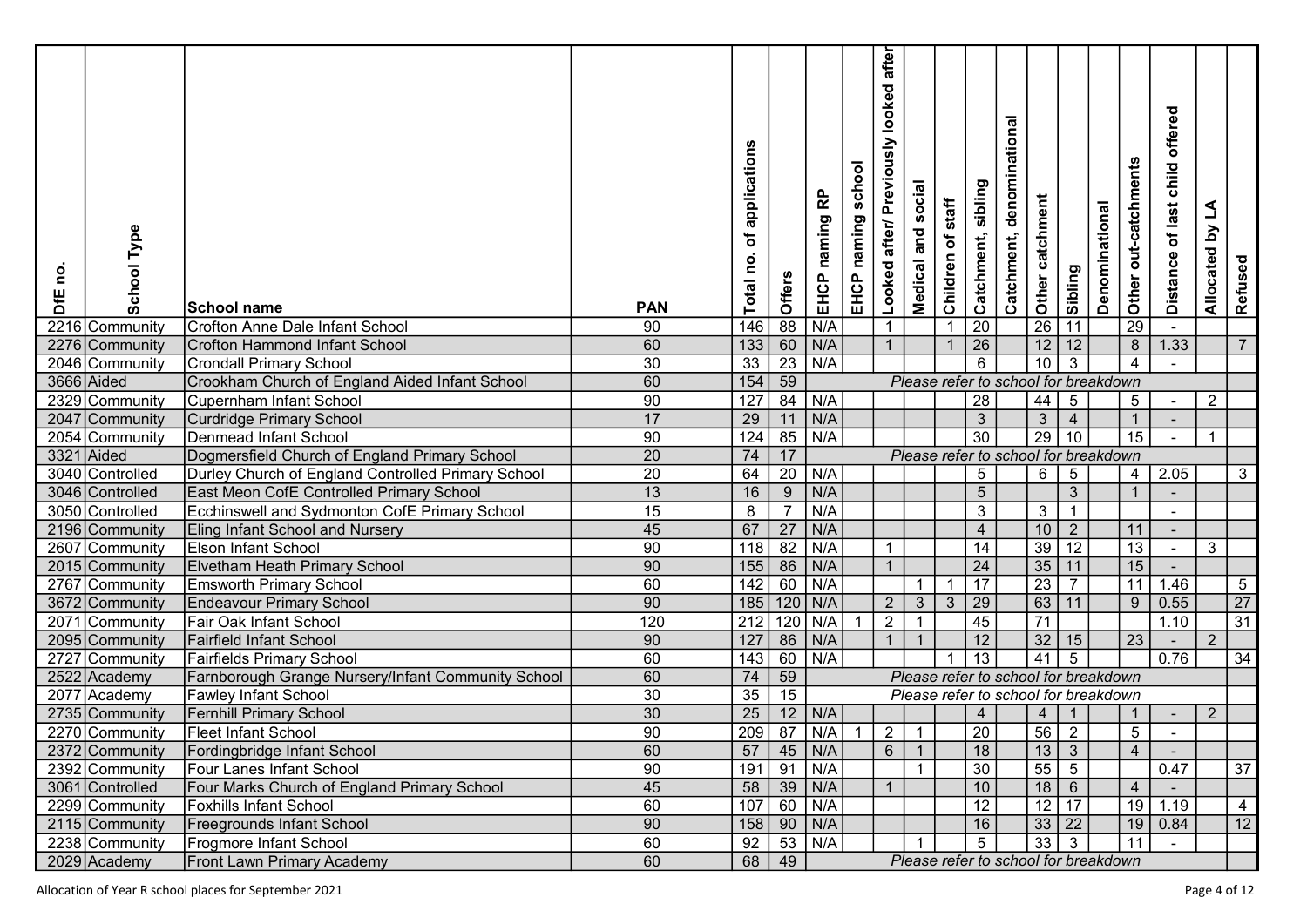| <b>School Type</b><br>0u<br>DfE | School name                                        | <b>PAN</b>            | of applications<br>Total no. | Offers          | EHCP naming RP | school<br>EHCP naming | after<br>looked<br>Looked after/ Previously | Medical and social | staff<br>Children of | sibling<br>Catchment, | denominational<br>Catchment,         | Other catchment | Sibling          | Denominational | Other out-catchments | offered<br>child<br>Distance of last | L<br>Allocated by | Refused         |  |
|---------------------------------|----------------------------------------------------|-----------------------|------------------------------|-----------------|----------------|-----------------------|---------------------------------------------|--------------------|----------------------|-----------------------|--------------------------------------|-----------------|------------------|----------------|----------------------|--------------------------------------|-------------------|-----------------|--|
| 3062<br>Controlled              | Froxfield Church of England Primary and Pre School | 15                    | 19                           | $\overline{9}$  | N/A            |                       |                                             |                    |                      | $\mathbf 1$           |                                      | $\overline{3}$  | $\mathbf{3}$     |                | $\overline{2}$       |                                      |                   |                 |  |
| 2217<br>Community               | <b>Fryern Infant School</b>                        | 60                    | $\frac{108}{ }$              | $\frac{50}{60}$ | N/A            |                       |                                             |                    |                      | 21                    |                                      | $\overline{15}$ | $\overline{8}$   |                | 5 <sup>5</sup>       |                                      |                   |                 |  |
| 2625 Community                  | <b>Gomer Infant School</b>                         | 60                    | 154                          |                 | N/A            |                       | $\mathbf{1}$                                |                    |                      | $\overline{7}$        |                                      | $\overline{24}$ | $\overline{3}$   |                | 25                   | 1.30                                 |                   | 6               |  |
| 2620 Community                  | <b>Grange Infant School</b>                        | $\overline{75}$       | 85                           | 60              | N/A            |                       |                                             |                    |                      | 17                    |                                      | $\overline{22}$ | $\overline{4}$   |                | 15                   |                                      | $\overline{2}$    |                 |  |
| 2085 Community                  | <b>Grateley Primary School</b>                     | 15                    | $\overline{36}$              | $\overline{15}$ | N/A            |                       |                                             |                    |                      | $\overline{1}$        |                                      | $\overline{2}$  | $\overline{6}$   |                | $6\overline{6}$      | 7.11                                 |                   | $\mathbf{3}$    |  |
| 3067 Controlled                 | <b>Grayshott C of E Controlled Primary School</b>  | 30                    | 58                           | $\overline{28}$ | N/A            |                       |                                             |                    |                      | $6\phantom{.}6$       |                                      | 14              | $\mathbf{3}$     |                | $\overline{4}$       |                                      |                   |                 |  |
| 2011<br>Community               | <b>Great Binfields Primary School</b>              | 60 (inc. 2 RP places) | 193                          | $\overline{58}$ | $0^*$          |                       | 4                                           |                    |                      | 13                    |                                      | $\overline{36}$ | $\overline{4}$   |                |                      | 0.74                                 |                   | 45              |  |
| 2086 Community                  | <b>Greatham Primary School</b>                     | 30                    | 60                           | $\overline{25}$ | N/A            |                       |                                             |                    |                      | $\overline{2}$        |                                      | $\overline{3}$  | $\overline{8}$   |                | 12 <sup>°</sup>      |                                      |                   |                 |  |
| 2090 Community                  | <b>Hale Primary School</b>                         | 17                    | 29                           | $\overline{9}$  | N/A            |                       |                                             |                    |                      | $\overline{1}$        |                                      |                 | $6\overline{6}$  |                | $\overline{2}$       |                                      |                   |                 |  |
| 2312 Community                  | <b>Halterworth Community Primary School</b>        | 60                    | 167                          | $\overline{60}$ | N/A            |                       | $2^{\circ}$                                 | -1                 |                      | 16                    |                                      | 18              | 17               |                | 6 <sup>1</sup>       | 0.69                                 |                   | 26              |  |
| 2091<br>Community               | Hamble Primary School                              | 45                    | $\overline{132}$             | 60              | N/A            |                       |                                             |                    |                      | $\overline{26}$       |                                      | $\overline{28}$ | $\overline{1}$   |                | $\sqrt{5}$           | 1.51                                 |                   | $\overline{7}$  |  |
| 2092 Community                  | Hambledon Primary School                           | 15                    | 44                           | 18              | N/A            |                       |                                             |                    |                      | $6\overline{6}$       |                                      | $\overline{6}$  | $\overline{1}$   |                | 5 <sup>7</sup>       | 3.82                                 |                   |                 |  |
| 2736 Community                  | Harestock Primary School                           | 30                    | 59                           | $\overline{25}$ | N/A            |                       |                                             |                    |                      | $6\phantom{1}6$       |                                      | 10              | $5\phantom{.0}$  |                | $\overline{2}$       | $\sim$                               | -1                |                 |  |
| 2252 Community                  | <b>Harrison Primary School</b>                     | 90                    | $\frac{174}{174}$            | $\overline{90}$ | N/A            |                       |                                             |                    |                      | 19                    |                                      | $\overline{36}$ | 15               |                | 19                   | 1.11                                 |                   | $\overline{17}$ |  |
| 2215 Community                  | Hart Plain Infant School                           | 60                    | 68                           | 42              | N/A            |                       |                                             |                    |                      | 6                     |                                      | $\overline{5}$  | 14               |                | 13                   | $\sim$                               | 3                 |                 |  |
| 2612 Community                  | <b>Haselworth Primary School</b>                   | 20                    | $35\,$                       | $\overline{20}$ | N/A            |                       |                                             |                    |                      | 8                     |                                      | $\overline{7}$  | $\sqrt{5}$       |                |                      | 1.25                                 |                   | $\sqrt{5}$      |  |
| 2470 Community                  | Hatch Warren Infant School                         | 90                    | 180                          | $\overline{71}$ | N/A            |                       |                                             |                    |                      | 14                    |                                      | $\overline{20}$ | 16               |                | 21                   |                                      |                   |                 |  |
| 3341 Aided                      | Hatherden Church of England Primary School         | 15                    | 8                            | $\sqrt{3}$      |                |                       |                                             |                    |                      |                       | Please refer to school for breakdown |                 |                  |                |                      |                                      |                   |                 |  |
| 2105 Community                  | Hawley Primary School                              | 45                    | 91                           | 45              | N/A            |                       |                                             |                    |                      | 6                     |                                      | 14              | 13               |                |                      | 11   0.80                            |                   | 13              |  |
| 2739 Community                  | Hazel Wood Infant School                           | $80\,$                | 148                          | $\overline{79}$ | N/A            |                       | $\overline{1}$                              |                    |                      | $\,8\,$               |                                      | $\boxed{24}$    | 12               |                | 34                   |                                      |                   |                 |  |
| 2269 Community                  | <b>Heatherside Infant School</b>                   | 100                   | $\overline{233}$             | 76              | N/A            |                       |                                             |                    |                      | $\overline{27}$       |                                      | $\overline{19}$ | $\overline{13}$  |                | $\overline{17}$      |                                      |                   |                 |  |
| 2237 Community                  | <b>Hiltingbury Infant School</b>                   | 88 (+ 2 RP places)    | 217                          | 88              | $0^\star$      |                       | $\overline{1}$                              |                    | $\overline{2}$       | 19                    |                                      | 35              | $\boldsymbol{9}$ |                | 22                   | 1.82                                 |                   | 10              |  |
| 2777 Community                  | <b>Holbrook Primary School</b>                     | 30 (inc. 2 RP places) | 40                           | 21              | $0^*$          |                       |                                             |                    |                      | $5\overline{)}$       |                                      | $5\phantom{.0}$ | $\overline{5}$   |                | 6                    |                                      |                   |                 |  |
| 2723 Community                  | Hook Infant School                                 | 120                   |                              |                 | 181 120 N/A 1  |                       | $2^{\circ}$                                 |                    | $\overline{1}$       | 42                    |                                      | 65 9            |                  |                |                      | 4.01                                 |                   | $2^{\circ}$     |  |
| 3079 Academy                    | Hook-With-Warsash Church of England Academy        | 60                    | $111$ 47                     |                 |                |                       |                                             |                    |                      |                       | Please refer to school for breakdown |                 |                  |                |                      |                                      |                   |                 |  |
| 5206 Aided                      | Hordle CofE Primary School                         | 45                    | $92 \mid 45$                 |                 |                |                       |                                             |                    |                      |                       | Please refer to school for breakdown |                 |                  |                |                      |                                      |                   | 15              |  |
| 2239 Community                  | Horndean Infant School                             | 90                    | 161                          |                 | 76 N/A         |                       | $\mathbf{1}$                                | $\overline{2}$     |                      | 2 20                  |                                      | $18 \mid 12$    |                  |                | $\overline{21}$      |                                      |                   |                 |  |
| 3082 Controlled                 | Hurstbourne Tarrant CofE Primary School            | 15                    | 42                           | 15              | N/A            |                       |                                             |                    |                      | $\overline{7}$        |                                      | 6               | $\overline{2}$   |                |                      | 3.56                                 |                   | 8               |  |
| 3083 Controlled                 | Hyde Church of England Primary School              | 10                    | 9                            | $\overline{4}$  | N/A            |                       |                                             |                    |                      |                       |                                      | $\mathbf{1}$    | $\mathbf{1}$     |                | $\overline{1}$       |                                      |                   |                 |  |
| 2113 Community                  | Hythe Primary School                               | 45                    |                              |                 | 86 32 N/A      |                       |                                             |                    |                      | $\vert$ 10            |                                      | $6 \mid 6$      |                  |                | 9 <sup>°</sup>       |                                      |                   |                 |  |

Allocation of Year R school places for September 2021 **Page 5 of 12**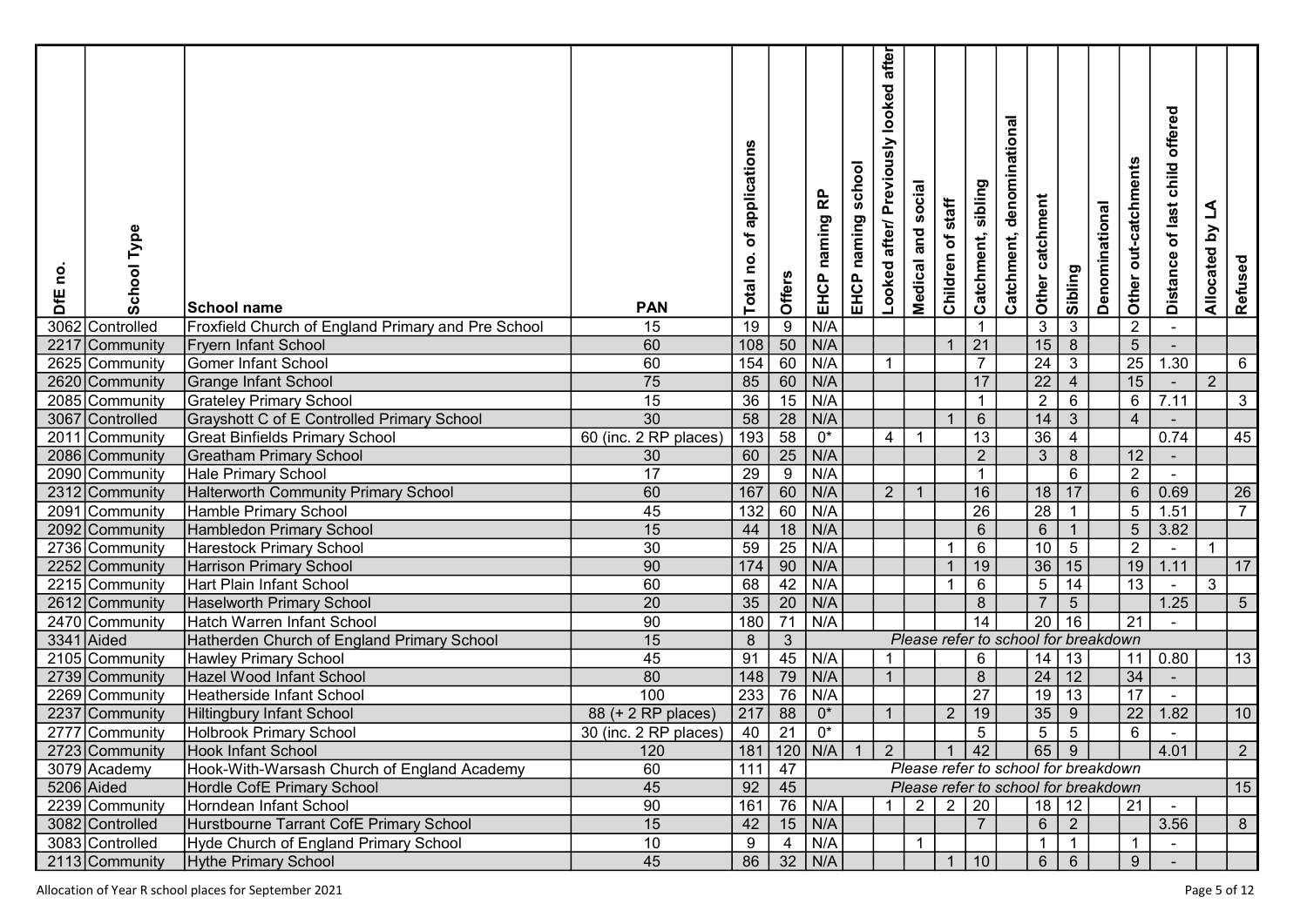| Type<br>School<br><u>o</u><br>DfE | School name                                                                                  | <b>PAN</b>            | of applications<br>Total no. | Offers                             | 윤<br>naming<br>EHCP    | school<br>naming<br>EHCP | after<br>looked<br>Looked after/ Previously | social<br>and<br>Medical | staff<br>Children of | sibling<br>Catchment, | denominational<br>Catchment,         | Other catchment         | Sibling         | Denominational | Other out-catchments | offered<br>child<br>Distance of last | L<br>$\mathbf{\Sigma}$<br>Allocated | Refused        |  |
|-----------------------------------|----------------------------------------------------------------------------------------------|-----------------------|------------------------------|------------------------------------|------------------------|--------------------------|---------------------------------------------|--------------------------|----------------------|-----------------------|--------------------------------------|-------------------------|-----------------|----------------|----------------------|--------------------------------------|-------------------------------------|----------------|--|
| 2117<br>Community                 | Itchen Abbas Primary School                                                                  | 15                    | 25                           | $\mathbf{3}$                       | N/A                    |                          |                                             |                          |                      | $\overline{2}$        |                                      |                         |                 |                |                      |                                      |                                     |                |  |
| 3345 Aided                        | John Keble Church of England Primary School                                                  | 30                    | 26                           | 9                                  |                        |                          |                                             |                          |                      |                       | Please refer to school for breakdown |                         |                 |                |                      |                                      |                                     |                |  |
| 2316 Community                    | Kempshott Infant School                                                                      | 90<br>$\overline{30}$ | 195                          | 90                                 | N/A                    |                          | $\overline{4}$                              |                          |                      | 18                    |                                      | 23 18                   |                 |                | 26                   | 1.22                                 |                                     | 12             |  |
| 3401<br>Aided                     | Kimpton, Thruxton and Fyfield CofE Primary School                                            |                       | 42<br>$\overline{110}$       | $\overline{23}$<br>$\overline{28}$ |                        |                          |                                             |                          |                      |                       | Please refer to school for breakdown |                         |                 |                |                      |                                      |                                     |                |  |
| 2347 Community<br>2725 Community  | <b>Kings Copse Primary School</b>                                                            | 30 (inc. 2 RP places) | 102                          | 60                                 | $0^*$<br>N/A           |                          |                                             | $\mathbf{3}$             |                      | $\,6\,$<br>15         |                                      | <u>18</u><br>29         | 12              |                | 3                    | 0.51<br>0.33                         |                                     | 17<br>11       |  |
| 3089 Controlled                   | King's Furlong Infant School and Nursery<br>King's Somborne Church of England Primary School | 60<br>20              | 20                           | 17                                 | N/A                    |                          |                                             |                          |                      | 6                     |                                      | 10                      | $\overline{1}$  |                |                      |                                      |                                     |                |  |
| 2120 Community                    | <b>Kings Worthy Primary School</b>                                                           | 60                    | 89                           | 60                                 | N/A                    |                          |                                             |                          |                      | $\overline{29}$       |                                      | $\overline{24}$         | $\overline{4}$  |                | 3 <sup>1</sup>       | 1.89                                 |                                     | $\overline{4}$ |  |
| 3088 Controlled                   | Kingsclere Church of England Primary School                                                  | 40                    | 51                           | 35                                 | N/A                    |                          |                                             |                          |                      | 16                    |                                      | $\overline{17}$         | $\overline{2}$  |                |                      |                                      |                                     |                |  |
| 2301<br>Community                 | Knights Enham Nursery and Infant School                                                      | 60                    | 46                           | 30                                 | N/A                    |                          | $\overline{1}$                              |                          |                      | 8                     |                                      | $\overline{5}$          | $9\,$           |                | $6\overline{6}$      |                                      |                                     |                |  |
| 2009 Community                    | Knightwood Primary School                                                                    | 60                    | 159                          | 60                                 | N/A                    |                          |                                             |                          |                      | 13                    |                                      | $\overline{21}$         | $\overline{13}$ |                | 12                   | 2.14                                 |                                     | $\overline{7}$ |  |
| 2125 Community                    | <b>Langrish Primary School</b>                                                               | 30                    | 72                           | $\overline{29}$                    | N/A                    |                          |                                             |                          |                      | $\overline{2}$        |                                      | $5\overline{)}$         | 9               |                | 12 <sup>°</sup>      |                                      |                                     |                |  |
| 2630 Community                    | Lee-on-the-Solent Infant and Nursery School                                                  | 90                    | 93                           | 62                                 | N/A                    |                          | -1                                          |                          |                      | 21                    |                                      | $\overline{23}$         | $\overline{11}$ |                | $\overline{5}$       | $\sim$                               | -1                                  |                |  |
| 3191<br>Controlled                | Leesland CofE Controlled Infant School                                                       | 90                    | 130                          | 68                                 | N/A                    |                          |                                             |                          |                      | 14                    |                                      | 15                      | $\overline{22}$ |                | 16                   |                                      |                                     |                |  |
| 2342 Community                    | <b>Liphook Infant School</b>                                                                 | 90                    | 97                           | 77                                 | N/A                    |                          |                                             |                          | 3                    | 28                    |                                      | 41                      |                 |                | $\mathbf{3}$         |                                      | -1                                  |                |  |
| 2291<br>Community                 | Liss Infant School                                                                           | 60                    | 48                           | 39                                 | N/A                    |                          |                                             |                          |                      | 17                    |                                      | 15                      | $\mathbf{3}$    |                | 2                    |                                      | $\mathbf{1}$                        |                |  |
| 3356 Aided                        | Lockerley Endowed CE Primary School                                                          | 15                    | 12                           | $\overline{9}$                     |                        |                          |                                             |                          |                      |                       | Please refer to school for breakdown |                         |                 |                |                      |                                      |                                     |                |  |
| 2249 Community                    | Locks Heath Infant School                                                                    | 120                   | 227                          | $106$                              | N/A                    |                          |                                             |                          |                      | 18                    |                                      | $27 \mid 27$            |                 |                | 32                   |                                      | -1                                  |                |  |
| 3096 Controlled                   | Long Sutton Church of England Primary School                                                 | 20                    | 37                           | 17                                 | N/A                    |                          |                                             |                          |                      | $\overline{6}$        |                                      | $\overline{7}$          | $\overline{2}$  |                | $\overline{2}$       |                                      |                                     |                |  |
| 3357 Aided                        | Longparish Church of England Primary School                                                  | 15                    | 83                           | 15                                 |                        |                          |                                             |                          |                      |                       | Please refer to school for breakdown |                         |                 |                |                      |                                      |                                     | 26             |  |
| 2194 Community                    | Lydlynch Infant School                                                                       | 60                    | 80                           | 33                                 | N/A                    |                          | $\overline{2}$                              |                          |                      | $\overline{4}$        |                                      | 12                      | 6               |                | 8                    |                                      |                                     |                |  |
| 3358 Aided                        | Lymington Church of England Infant School                                                    | 60                    | 95                           | 60                                 |                        |                          |                                             |                          |                      |                       | Please refer to school for breakdown |                         |                 |                |                      |                                      |                                     | $\overline{4}$ |  |
| 2042 Controlled                   | Manor Church of England Infant School                                                        | 30                    | 35                           | $\overline{23}$                    | N/A                    |                          |                                             |                          |                      | -1                    |                                      | $5\overline{)}$         | 3               |                | 14                   |                                      |                                     |                |  |
| 2341 Community                    | Manor Field Infant School                                                                    | 60                    |                              |                                    | $70$ 45 N/A            |                          |                                             |                          |                      | 11                    |                                      | 18                      | $6\phantom{.}6$ |                | 10                   |                                      |                                     |                |  |
| 2524 Community                    | Manor Infant School                                                                          | 90 (inc. 2 RP places) | 127                          | 63                                 | $0^*$                  |                          |                                             |                          |                      | 4                     |                                      | $\overline{\mathsf{g}}$ | $\overline{28}$ |                | $\overline{22}$      |                                      |                                     |                |  |
| 3100 Controlled                   | Marchwood Church of England Infant School                                                    | 90                    |                              |                                    | 82 70 N/A<br>36 20 N/A |                          |                                             |                          |                      | $20\,$                |                                      | 39                      | $\overline{4}$  |                | 7 <sup>7</sup>       |                                      |                                     |                |  |
| 2516 Community                    | Marlborough Infant School                                                                    | 30                    |                              |                                    |                        |                          |                                             |                          |                      | $\overline{3}$        |                                      | 10                      | $\overline{1}$  |                | $\mathbf{1}$         |                                      | $5\overline{)}$                     |                |  |
| 2298 Community                    | Marnel Community Infant School                                                               | 120                   |                              |                                    | 172 120 N/A            |                          | $\overline{1}$                              |                          |                      | 38                    |                                      | 48 13                   |                 |                |                      | 20   5.10                            |                                     |                |  |
| 3101 Controlled                   | Medstead Church of England Primary School                                                    | $30 (+ 2 RP places)$  | $57 \mid 30 \mid$            |                                    | $0^*$                  |                          |                                             | 3 <sup>1</sup>           |                      | $\overline{7}$        |                                      | $10 \mid 4$             |                 |                |                      | $5 \mid 1.39$                        |                                     | $\overline{4}$ |  |
| 2246 Community                    | Mengham Infant School                                                                        | 60                    |                              |                                    | $100$ 60 N/A           |                          | $2^{\circ}$                                 |                          |                      | 22                    |                                      | 19 12                   |                 |                |                      | 5   0.49                             |                                     | 5 <sub>5</sub> |  |

Allocation of Year R school places for September 2021 **Page 6 of 12**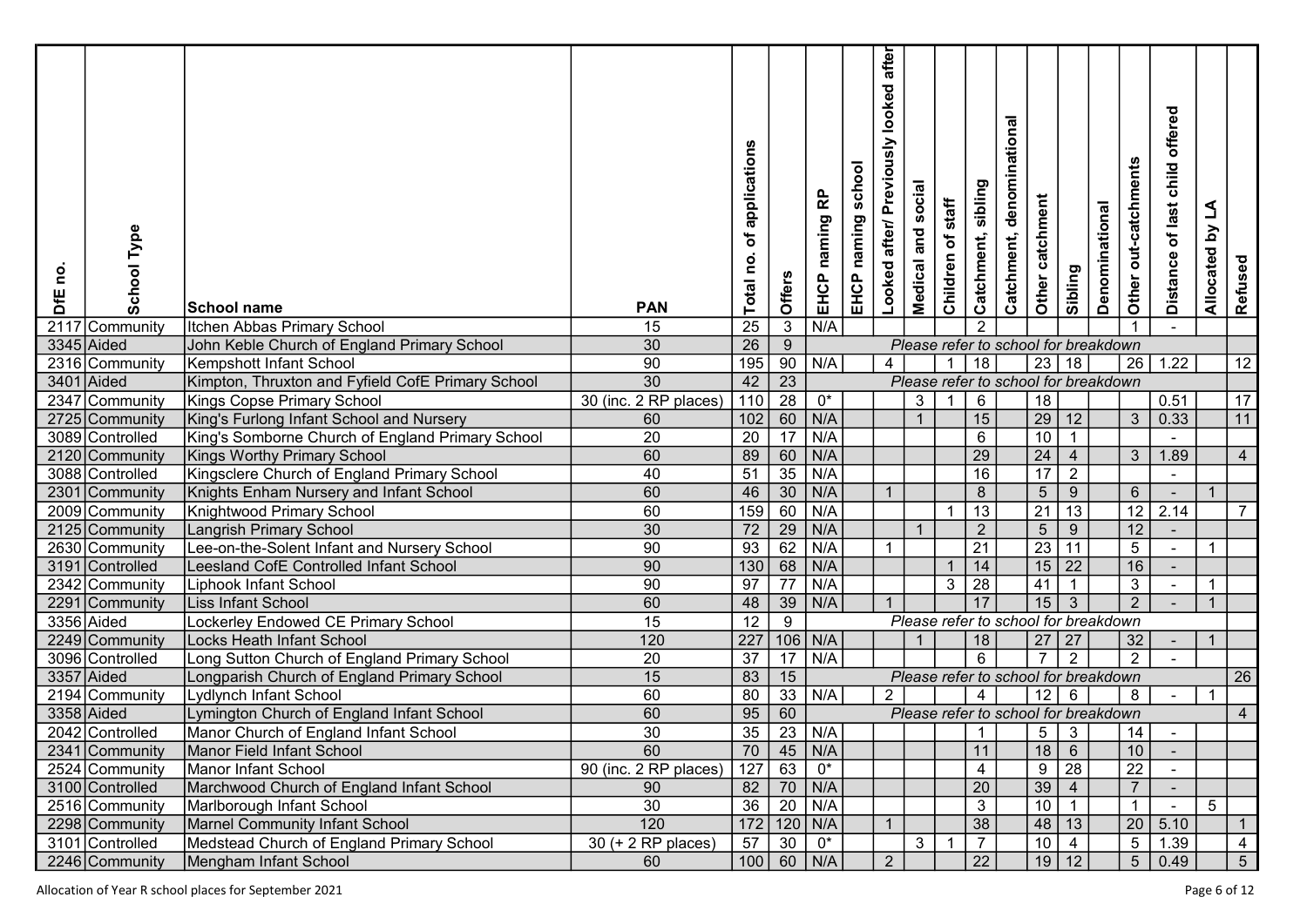| Type<br>School<br><u>o</u><br>DfE | School name                                        | <b>PAN</b>            | of applications<br>Total no. | Offers          | EHCP naming RP                | school<br>EHCP naming | after<br>looked<br>Looked after/ Previously | social<br>Medical and | staff<br>Children of | sibling<br>Catchment, | denominational<br>Catchment,         | Other catchment                                                   | Sibling          | Denominational | Other out-catchments | offered<br>child<br>Distance of last | L<br>Allocated by | Refused         |  |
|-----------------------------------|----------------------------------------------------|-----------------------|------------------------------|-----------------|-------------------------------|-----------------------|---------------------------------------------|-----------------------|----------------------|-----------------------|--------------------------------------|-------------------------------------------------------------------|------------------|----------------|----------------------|--------------------------------------|-------------------|-----------------|--|
| 3102 Controlled                   | Meonstoke Church of England Infant School          | 27                    | 47                           | $\overline{27}$ | N/A                           |                       |                                             |                       |                      | 4                     |                                      | $\boldsymbol{9}$                                                  | $\overline{7}$   |                | $\,6\,$              | 3.36                                 |                   | $\overline{3}$  |  |
| 2271<br>Community                 | Merton Infant School                               | 60                    | $\overline{117}$             | 60              | N/A                           |                       |                                             |                       |                      | 15                    |                                      | $\overline{22}$                                                   | $\boldsymbol{9}$ |                | 10                   | 1.87                                 | $\overline{4}$    |                 |  |
| 2017<br>Controlled                | Micheldever CofE Primary School                    | 17                    | 17                           | $\overline{9}$  | N/A                           |                       |                                             |                       |                      | $\overline{2}$        |                                      | $\overline{4}$                                                    |                  |                | 2                    |                                      |                   |                 |  |
| 3365 Academy                      | Milford-on-Sea Church of England Primary School    | 45                    | 67                           | 40              |                               |                       |                                             |                       |                      |                       | Please refer to school for breakdown |                                                                   |                  |                |                      |                                      |                   |                 |  |
| 2775 Community                    | Mill Hill Primary School                           | $\overline{30}$       | 52                           | $\overline{30}$ | N/A                           |                       |                                             |                       |                      | 8                     |                                      | 8 <sup>1</sup>                                                    | 8                |                |                      | 5   0.60                             |                   | -1              |  |
| 5210 Foundation                   | Mill Rythe Infant School                           | 90                    | 80                           | 62              |                               |                       |                                             |                       |                      |                       | Please refer to school for breakdown |                                                                   |                  |                |                      |                                      |                   |                 |  |
| 2774 Community                    | Morelands Primary School                           | 45 (inc. 2 RP places) | $\overline{62}$              | $\overline{37}$ | $0^*$                         |                       |                                             |                       |                      | 8                     |                                      | 10                                                                | 15               |                | 3 <sup>1</sup>       | $\overline{\phantom{a}}$             | -1                |                 |  |
| 2373 Community                    | <b>Netley Abbey Infant School</b>                  | 90                    | $\overline{153}$             | $\overline{84}$ | N/A                           |                       |                                             |                       |                      | $\overline{23}$       |                                      | $\overline{27}$                                                   | 14               |                | $\overline{20}$      |                                      |                   |                 |  |
| 3110 Controlled                   | Netley Marsh Church of England Infant School       | 30                    | 79                           | $\overline{30}$ | N/A                           |                       | $\mathbf{1}$                                |                       |                      | $\overline{2}$        |                                      | $\overline{5}$                                                    | 6                | $\sqrt{3}$     | 13                   | 1.60                                 |                   |                 |  |
| 2137 Community                    | <b>New Milton Infant School</b>                    | 90                    | 99                           | 67              | N/A                           |                       |                                             |                       |                      | $\overline{22}$       |                                      | 34                                                                | $\mathbf{3}$     |                | 8                    |                                      |                   |                 |  |
| 2389 Community                    | <b>Newlands Primary School</b>                     | 30                    | 59                           | $\overline{12}$ | N/A                           |                       |                                             |                       |                      | 6                     |                                      | $\overline{2}$                                                    | $\overline{3}$   |                | $\overline{1}$       |                                      |                   |                 |  |
| 3192 Controlled                   | Newtown C of E Voluntary Controlled Primary School | 60                    | 85                           | 51              | N/A                           |                       |                                             |                       |                      | 9                     |                                      | 13                                                                | 12               |                | 15                   |                                      | -1                |                 |  |
| 2147 Community                    | Newtown Soberton Infant School                     | 25                    | 35                           | 20              | N/A                           |                       |                                             |                       |                      | 4                     |                                      | $\overline{7}$                                                    | $\overline{2}$   |                | 6                    | $\sim$                               |                   |                 |  |
| 2763 Community                    | Nightingale Primary School                         | 60                    | 81                           | $\overline{39}$ | N/A                           |                       |                                             |                       |                      | 13                    |                                      | $\overline{13}$                                                   | $\overline{8}$   |                | 5 <sup>5</sup>       |                                      |                   |                 |  |
| 2036 Community                    | North Baddesley Infant School                      | 90                    | 108                          | $\overline{84}$ | N/A                           |                       |                                             |                       |                      | 27                    |                                      | 40                                                                | $\overline{8}$   |                | 8                    |                                      | -1                |                 |  |
| 2519 Community                    | North Farnborough Infant School                    | 60                    | 111                          | 59              | N/A                           |                       |                                             |                       |                      | 14                    |                                      | 31                                                                | $\overline{1}$   |                | 11                   |                                      | $\overline{2}$    |                 |  |
| 2148 Community                    | North Waltham Primary School                       | 24                    | 42                           | $\overline{13}$ | N/A                           |                       |                                             |                       |                      | $\sqrt{5}$            |                                      | $\sqrt{3}$                                                        | $\overline{2}$   |                | $\overline{2}$       |                                      |                   |                 |  |
| 2309 Community                    | Northern Infant School                             | 60                    | 98                           | 47              | N/A                           |                       | $\mathbf{1}$                                |                       |                      | $\boldsymbol{8}$      |                                      | 11                                                                | 14               |                | 12 <sup>°</sup>      |                                      |                   |                 |  |
| 2387 Community                    | Norwood Primary School                             | 60                    | 106                          | 47              | N/A                           |                       |                                             |                       |                      | 19                    |                                      | 17                                                                | $6\phantom{a}$   |                | $\overline{5}$       | $\blacksquare$                       |                   |                 |  |
| 3112 Controlled                   | Nursling Church of England Primary School          | $\overline{30}$       | 53                           | $\overline{22}$ | N/A                           |                       | $\mathbf{1}$                                |                       |                      | $\overline{4}$        |                                      | 10                                                                | $\overline{2}$   |                | $\overline{5}$       |                                      |                   |                 |  |
| 2048 Academy                      | <b>Oakfield Primary School</b>                     | $\overline{30}$       | 55                           | $\overline{30}$ |                               |                       |                                             |                       |                      |                       | Please refer to school for breakdown |                                                                   |                  |                |                      |                                      |                   |                 |  |
| 2328 Community                    | <b>Oakley Infant School</b>                        | 60                    | 100                          | 60              | N/A                           |                       |                                             |                       |                      | 25                    |                                      | 24                                                                | $\mathfrak{S}$   |                | 8 <sup>1</sup>       | 3.74                                 |                   | $\mathbf{3}$    |  |
| 2012 Community                    | Oakridge Infant School                             | 90                    | 246                          | 90              | N/A                           | -1                    |                                             |                       |                      | 13                    |                                      | $\overline{35}$                                                   | 33               |                | 8                    | 0.46                                 |                   | $\overline{70}$ |  |
| 2094 Community                    | Oakwood Infant School                              | 90                    |                              |                 | $130$ 74 N/A                  |                       |                                             |                       |                      | 32                    |                                      | $\begin{array}{ c c }\n \hline\n 32 \\ \hline\n 36\n \end{array}$ | $6\phantom{.}6$  |                | $\overline{4}$       |                                      |                   |                 |  |
| 2319 Community                    | Old Basing Infant School                           | 90 <sup>°</sup>       | $172$ 90                     |                 | N/A                           |                       |                                             |                       |                      | 21                    |                                      |                                                                   | $\overline{8}$   |                |                      | $24 \mid 2.23$                       |                   | $\overline{13}$ |  |
| 2326 Community                    | Oliver's Battery Primary School                    | 30                    | 49                           |                 | $\vert$ 22 $\vert$ N/A        |                       |                                             |                       |                      | $\overline{4}$        |                                      | $\overline{7}$                                                    | $5\overline{)}$  |                | 6 <sup>1</sup>       |                                      |                   |                 |  |
| 2230 Community                    | <b>Orchard Infant School</b>                       | 90                    |                              | $165$ 90        | N/A                           |                       | $\overline{1}$                              |                       |                      | 28                    |                                      | 47 13                                                             |                  |                |                      | 4.63                                 |                   | 15              |  |
| 2717 Community                    | Orchard Lea Infant School                          | 60                    | 90                           | $\boxed{60}$    | $\overline{\big \text{ N/A}}$ |                       |                                             |                       |                      | 17                    |                                      | $\vert$ 23 $\vert$ 10 $\vert$                                     |                  |                |                      | 10 1.08                              |                   | $\overline{4}$  |  |
| 3118 Controlled                   | Otterbourne Church of England Primary School       | 30                    |                              |                 | $109$ 41 N/A 1                |                       |                                             |                       |                      | 13                    |                                      |                                                                   |                  |                | 4 <sup>1</sup>       | 1.37                                 |                   | 9               |  |
| 3409 Aided                        | Our Lady and St Joseph Catholic Primary School     | 15                    |                              | $33 \mid 15$    |                               |                       |                                             |                       |                      |                       | Please refer to school for breakdown |                                                                   |                  |                |                      |                                      |                   | $\mathbf{1}$    |  |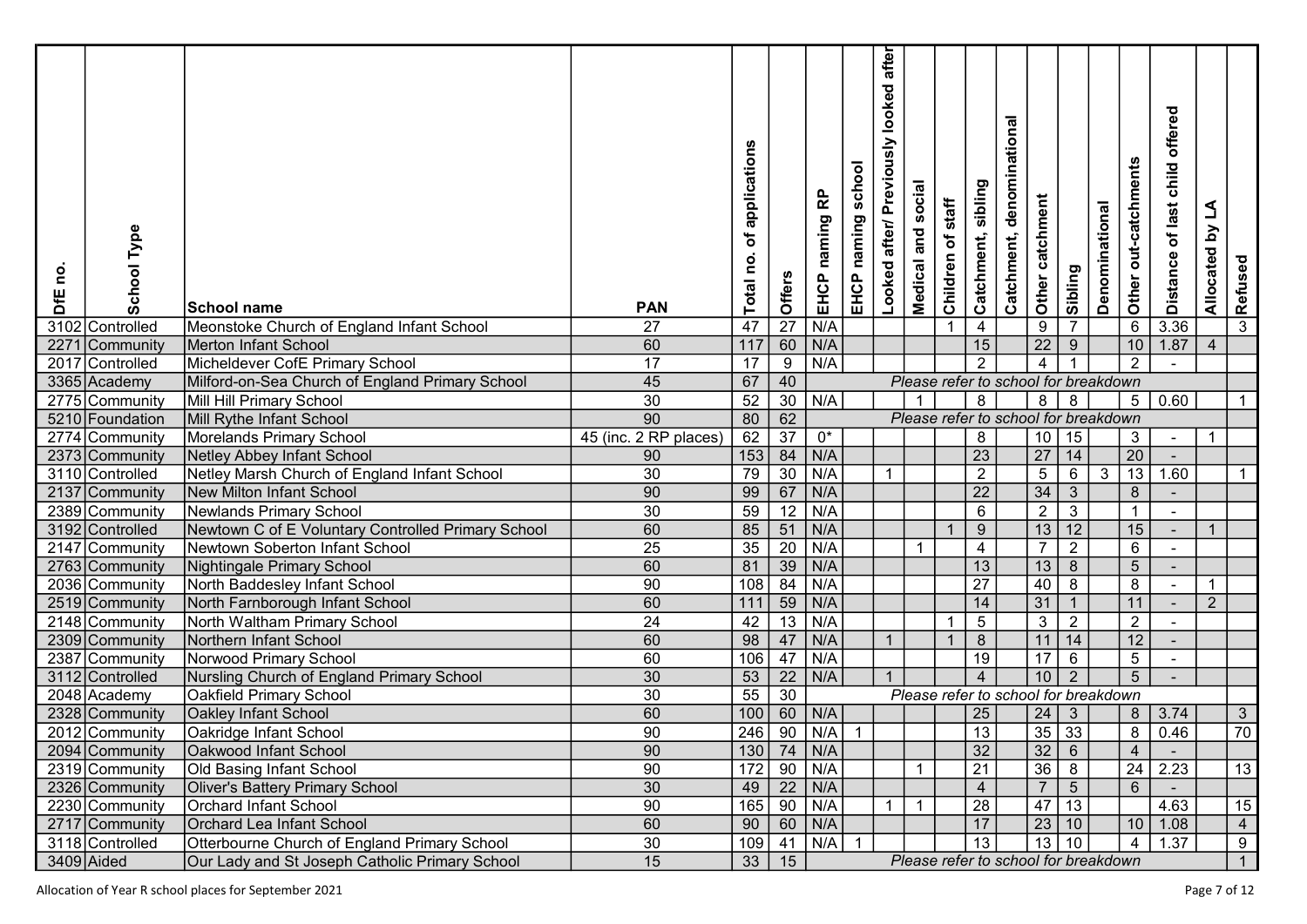| <b>School Type</b><br>0u<br>DfE | School name                                       | <b>PAN</b>            | of applications<br>Total no. | Offers          | EHCP naming RP | school<br>EHCP naming | after<br>looked<br>Looked after/ Previously | social<br>Medical and | staff<br>Children of | sibling<br>Catchment, | denominational<br>Catchment,         | Other catchment | Sibling         | Denominational | Other out-catchments | offered<br>child<br>Distance of last | L<br>Allocated by | Refused        |  |
|---------------------------------|---------------------------------------------------|-----------------------|------------------------------|-----------------|----------------|-----------------------|---------------------------------------------|-----------------------|----------------------|-----------------------|--------------------------------------|-----------------|-----------------|----------------|----------------------|--------------------------------------|-------------------|----------------|--|
| 3119 Controlled                 | Overton Church of England Primary School          | 60                    | 100                          | 60              | N/A            |                       | $\mathbf{1}$                                |                       |                      | $\overline{22}$       |                                      | 29              | $\overline{2}$  |                | $\overline{5}$       | 5.39                                 |                   | 4              |  |
| 2157 Community                  | <b>Owslebury Primary School</b>                   | 12                    | 40                           |                 | N/A            |                       |                                             |                       |                      | $\overline{5}$        |                                      | $\overline{2}$  | $\overline{5}$  |                | 3 <sup>7</sup>       | 2.92                                 |                   | $\overline{7}$ |  |
| 2214 Community                  | <b>Padnell Infant School</b>                      | 90                    | 135                          | $\frac{15}{79}$ | N/A            |                       | $\mathbf{1}$                                |                       |                      | 16                    |                                      | 19              | 17              |                | $\overline{26}$      |                                      |                   |                |  |
| 2313 Community                  | Park Gate Primary School                          | 60                    | $\overline{151}$             | $\overline{49}$ | N/A            |                       |                                             |                       |                      | 17                    |                                      | $\overline{20}$ | $\overline{3}$  |                | 6                    |                                      | $\overline{2}$    |                |  |
| 2728 Community                  | Park Primary School                               | $\overline{30}$       | 34                           | $\overline{21}$ | N/A            |                       |                                             |                       |                      | $\overline{4}$        |                                      | $\overline{10}$ | $\overline{5}$  |                | $\mathbf{1}$         |                                      | $\mathbf{1}$      |                |  |
| 2732 Community                  | Park View Primary School                          | 60 (inc. 2 RP places) | 74                           | 58              | $0^*$          |                       |                                             |                       |                      | 13                    |                                      | 14              | 17              |                | 11                   |                                      | 3 <sup>1</sup>    |                |  |
| 2530 Community                  | Parsonage Farm Nursery and Infant School          | 60                    | 118                          | $\overline{60}$ | N/A            |                       |                                             |                       |                      | 17                    |                                      | $\overline{31}$ | $\overline{1}$  |                | 10                   | 0.58                                 |                   | 6              |  |
| 2622 Community                  | Peel Common Infant School and Nursery Unit        | 60                    | $\overline{72}$              | $\overline{33}$ | N/A            |                       | $\overline{1}$                              |                       |                      | $6\phantom{1}6$       |                                      | 11              | $\,6\,$         |                | 9                    |                                      |                   |                |  |
| 2241<br>Community               | Pennington Infant School                          | 52                    | 33                           | $\overline{24}$ | N/A            |                       | $\mathbf{1}$                                |                       |                      | 10                    |                                      | $\, 8$          | $\overline{1}$  |                | $\overline{1}$       |                                      | 3                 |                |  |
| 2162 Community                  | Petersfield Infant School                         | 120                   | 143                          | 109             | N/A            |                       |                                             |                       |                      | 31                    |                                      | 61              | $5\phantom{.0}$ |                | 9                    |                                      | $\overline{2}$    |                |  |
| 2357<br>Community               | Petersgate Infant School                          | 90                    | 114                          | $\overline{76}$ | N/A            |                       |                                             |                       |                      | 14                    |                                      | $\overline{39}$ | $\overline{12}$ |                | 9                    |                                      |                   |                |  |
| 3673 Aided                      | Pilgrims' Cross CofE Aided Primary School         | 60                    | 108                          | 60              |                |                       |                                             |                       |                      |                       | Please refer to school for breakdown |                 |                 |                |                      |                                      |                   | 24             |  |
| 2534 Community                  | Pinewood Infant School                            | 35 (inc. 5 RP places) | 49                           | $\overline{26}$ | $0^*$          |                       |                                             |                       |                      | 4                     |                                      | 14              |                 |                | 4                    | $\sim$                               | 3                 |                |  |
| 2007<br> Community              | Portway Infant School                             | 90                    | 201                          | 91              | N/A            |                       |                                             |                       |                      | $\overline{23}$       |                                      | 39              | 13              |                | 16                   | 1.13                                 |                   | 21             |  |
| 2346 Community                  | Potley Hill Primary School                        | 30                    | 68                           | $\overline{30}$ | N/A            |                       |                                             |                       |                      | $\overline{8}$        |                                      | $\overline{3}$  | $\overline{8}$  |                | 10                   | 6.58                                 |                   | $\overline{1}$ |  |
| 2310 Community                  | <b>Poulner Infant School</b>                      | 60                    | 113                          | 60              | N/A            |                       | $\overline{4}$                              |                       |                      | 22                    |                                      | $\overline{23}$ | $\,6\,$         |                | 5 <sub>5</sub>       | 1.10                                 |                   | 12             |  |
| 3126 Controlled                 | Preston Candover Church of England Primary School | 20                    | 26                           | 15              | N/A            |                       |                                             |                       |                      | $\overline{4}$        |                                      | $\overline{3}$  | $\overline{4}$  |                | 3                    | $\sim$                               |                   |                |  |
| 2167 Community                  | <b>Purbrook Infant School</b>                     | 90                    | 157                          | 90              | N/A            |                       |                                             |                       |                      | 18                    |                                      | $\overline{26}$ | 25              |                | 20                   | 0.75                                 |                   | 11             |  |
| 2750 Community                  | Queen's Inclosure Primary School                  | 60                    | 119                          | 60              | N/A            | 1                     | $\overline{1}$                              |                       |                      | $\overline{13}$       |                                      | $\overline{9}$  | $\overline{10}$ |                | 26                   | 1.47                                 |                   | $\overline{7}$ |  |
| 2306 Community                  | Ranvilles Infant School                           | 60                    | 98                           | 52              | N/A            |                       |                                             |                       |                      | $\boldsymbol{8}$      |                                      | $\overline{23}$ | $2^{\circ}$     |                | 18                   |                                      |                   |                |  |
| 2388 Community                  | Red Barn Community Primary School                 | $\overline{30}$       | 123                          | $\overline{30}$ | N/A            |                       |                                             |                       |                      | $\,6\,$               |                                      | $\overline{6}$  | $\overline{8}$  |                | 9                    | 1.43                                 |                   | $\overline{5}$ |  |
| 2074 Community                  | <b>Redlands Primary School</b>                    | 45                    | 107                          | 45              | N/A            |                       |                                             |                       |                      | 13                    |                                      | 13              | $10$            |                | $9\,$                | 0.78                                 |                   | 10             |  |
| 2101 Community                  | Riders Infant School                              | 60                    | 67                           | 54              | N/A            |                       | $\overline{1}$                              |                       |                      | 17                    |                                      | $\overline{7}$  | 16              |                | 11                   |                                      |                   |                |  |
| 3132 Controlled                 | Ringwood Church of England Infant School          | 90                    |                              |                 | 118 71 N/A     |                       | $\mathbf{3}$                                |                       |                      | 18                    |                                      | 29              | $6\overline{6}$ |                | 14                   |                                      | $\overline{1}$    |                |  |
| 2318 Community                  | Roman Way Primary School                          | 30 <sup>2</sup>       | 53                           | $\overline{20}$ | N/A            |                       |                                             |                       |                      | $\overline{4}$        |                                      |                 | $\overline{2}$  |                |                      |                                      |                   |                |  |
| 3382 Aided                      | Romsey Abbey Church of England Primary School     | 30                    | 42                           | 30              |                |                       |                                             |                       |                      |                       | Please refer to school for breakdown |                 |                 |                |                      |                                      |                   |                |  |
| 3668 Community                  | <b>Romsey Primary School</b>                      | 60                    | 97                           |                 | 46 N/A         |                       |                                             |                       |                      | 9                     |                                      | $11$   13       |                 |                | 12                   | $\sim$                               | $\overline{1}$    |                |  |
| 3138 Controlled                 | Ropley Church of England Primary School           | 25                    | 49                           | 24              | N/A            |                       |                                             |                       |                      | $5\overline{)}$       |                                      | $\overline{7}$  | 6 <sup>1</sup>  |                | 5 <sup>7</sup>       |                                      |                   |                |  |
| 3136 Controlled                 | Rowlands Castle St John's CofE Primary School     | 30                    | 49                           |                 | $30$ N/A       |                       |                                             |                       |                      | $\overline{4}$        |                                      | $10 \mid 6$     |                 |                |                      | $10 \mid 2.66$                       |                   | $\overline{2}$ |  |
| 3196 Controlled                 | Rowledge C of E Controlled Primary School         | $\overline{30}$       |                              |                 | 78 30 N/A      |                       |                                             |                       |                      | $2^{\circ}$           |                                      | 5 <sup>1</sup>  | 8               |                |                      | 15   5.04                            |                   | $2^{\circ}$    |  |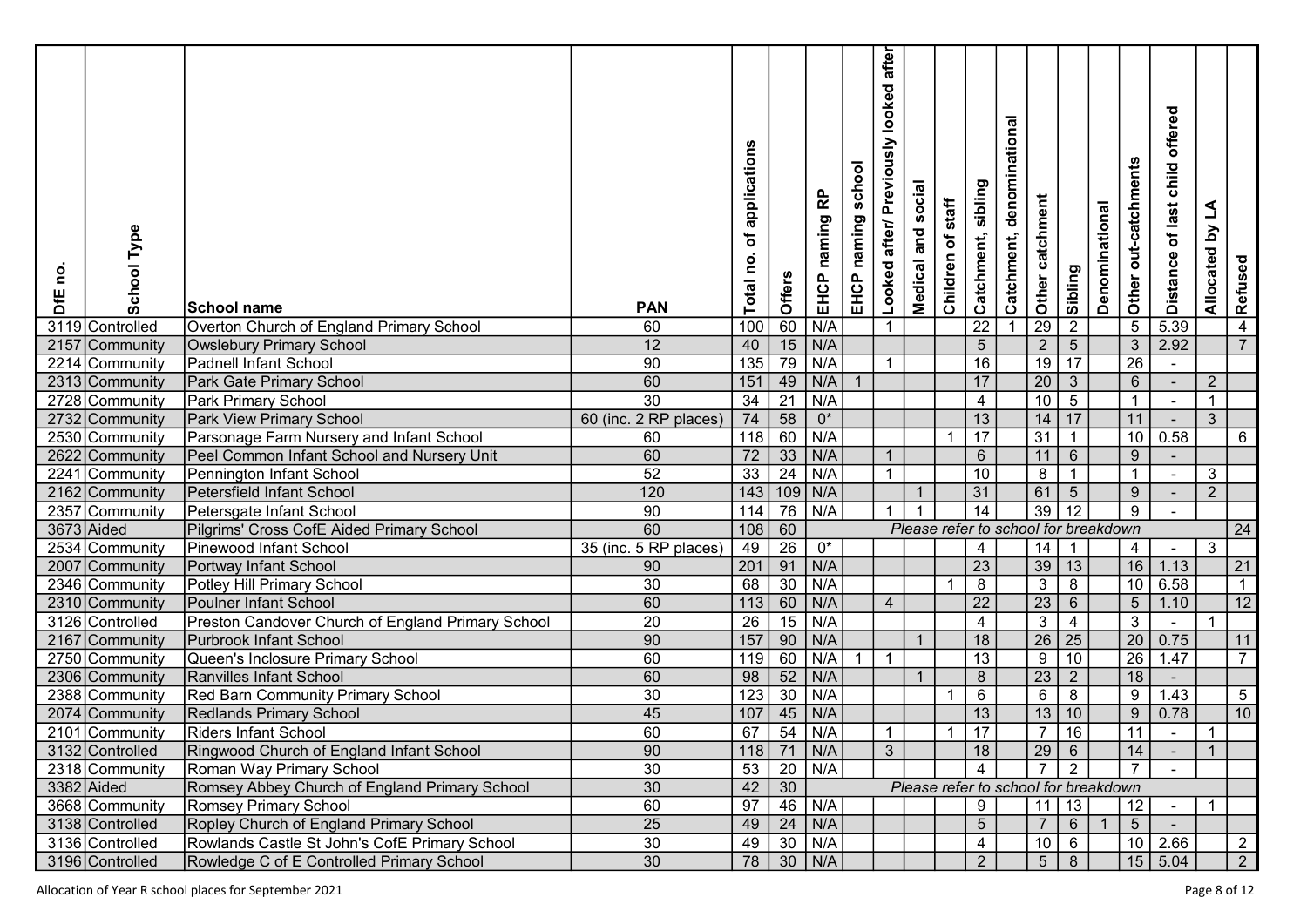| <u>o</u><br><b>SFE</b> | Type<br>School                    | <b>School name</b>                                                    | <b>PAN</b>         | applications<br>đ<br>Total no. | Offers          | 윤<br>naming<br>EHCP | school<br>naming<br>EHCP | after<br>looked<br>Looked after/ Previously | Medical and social | staff<br>Children of | sibling<br>Catchment, | denominational<br>Catchment,         | Other catchment    | Sibling                        | Denominational | Other out-catchments | offered<br>child<br>of last<br><b>Distance</b> | L<br>$\mathbf{\Sigma}$<br>Allocated | Refused         |  |
|------------------------|-----------------------------------|-----------------------------------------------------------------------|--------------------|--------------------------------|-----------------|---------------------|--------------------------|---------------------------------------------|--------------------|----------------------|-----------------------|--------------------------------------|--------------------|--------------------------------|----------------|----------------------|------------------------------------------------|-------------------------------------|-----------------|--|
| 2617                   | Community                         | Rowner Infant School                                                  | 60                 | 88                             | 46              | N/A                 |                          |                                             |                    |                      | 10                    |                                      | 11                 | 16                             |                | $9\,$                |                                                |                                     |                 |  |
|                        | 3137 Controlled                   | Rownhams St John's CofE Primary School                                | 45                 | 91                             | 45              | N/A                 |                          |                                             |                    |                      | $\overline{7}$        |                                      | 10                 | 11                             |                | 15                   | 1.09                                           |                                     | $5\overline{)}$ |  |
|                        | 2320 Community                    | <b>Rucstall Primary School</b>                                        | 30                 | 45                             | $\overline{29}$ | N/A                 |                          | $\mathbf{1}$                                |                    |                      | $\overline{2}$        |                                      | $\,6\,$            | 9                              |                | 9                    |                                                | $\overline{2}$                      |                 |  |
|                        | 3184 Controlled                   | Saint James' Church of England Primary School                         | 90                 | 110                            | $\overline{90}$ | N/A                 |                          | $2^{\circ}$                                 |                    |                      | 28                    |                                      | $\overline{28}$    | 13                             |                | 17                   |                                                | $2^{\circ}$                         |                 |  |
|                        | 3001 Controlled                   | Saint Lawrence Church of England Primary School                       | $\overline{30}$    | 65                             | $\overline{24}$ | N/A                 |                          |                                             |                    |                      | 4                     |                                      | $\overline{3}$     | $\overline{5}$                 |                | 12 <sub>2</sub>      |                                                |                                     |                 |  |
|                        | 2282 Community                    | Sarisbury Infant School                                               | 90                 | 209                            | 90              | N/A                 | $\sqrt{2}$               |                                             |                    |                      | 40                    |                                      | 47                 |                                |                |                      | 0.62                                           |                                     | 29              |  |
|                        | 2322 Community                    | Scantabout Primary School                                             | $\overline{30}$    | 76                             | $\overline{26}$ | N/A                 |                          |                                             |                    |                      | 6                     |                                      | $\overline{7}$     | 3                              |                | 8                    |                                                |                                     |                 |  |
|                        | 3660 Aided                        | Selborne Church of England Primary School                             | 15                 | 14                             | $\overline{9}$  |                     |                          |                                             |                    |                      |                       | Please refer to school for breakdown |                    |                                |                |                      |                                                |                                     |                 |  |
|                        | 2063 Community                    | Shakespeare Infant School                                             | 90                 | 133                            | 82              | N/A                 |                          |                                             |                    |                      | 23                    |                                      | (43)               |                                |                | 8                    |                                                | $\overline{1}$                      |                 |  |
|                        | 2224 Community                    | Shamblehurst Primary School                                           | 60                 | 160                            | 60              | N/A                 |                          | $\overline{1}$                              |                    |                      | $\overline{28}$       |                                      | $\overline{31}$    |                                |                |                      | 1.13                                           |                                     | 18              |  |
|                        | 2020 Community                    | <b>Sharps Copse Primary and Nursery School</b>                        | 45                 | $\overline{57}$                | 44              | N/A                 |                          |                                             |                    |                      | $\overline{17}$       |                                      | $\overline{13}$    | $\overline{7}$                 |                | $6\phantom{1}6$      |                                                |                                     |                 |  |
|                        | 2181 Community                    | <b>Sheet Primary School</b>                                           | 16                 | 52                             | 16              | N/A                 |                          |                                             | $\overline{2}$     |                      |                       |                                      | $\overline{7}$     | $\overline{4}$                 |                | 2                    | 0.64                                           |                                     | $\overline{7}$  |  |
|                        | 3144 Controlled                   | Sherborne St John Church of England Primary School                    | 17                 | $\overline{71}$                | 17              | N/A                 |                          |                                             |                    |                      | $\overline{2}$        |                                      | $\overline{4}$     | $\,6$                          |                | $\sqrt{5}$           | 0.82                                           |                                     | 15              |  |
|                        | 2182 Community                    | Shipton Bellinger Primary School                                      | 30                 | 65                             | 30              | N/A                 |                          |                                             |                    |                      | 8                     |                                      | $\boldsymbol{8}$   |                                |                | 14                   | 1.81                                           |                                     | $\overline{18}$ |  |
|                        | 3389 Aided                        | Silchester Church of England Primary School                           | 30                 | 55                             | $\overline{23}$ |                     |                          |                                             |                    |                      |                       | Please refer to school for breakdown |                    |                                |                |                      |                                                |                                     |                 |  |
|                        | 3390 Aided                        | Smannell and Enham C of E (Aided) Primary School                      | 15                 | 42                             | 18              |                     |                          |                                             |                    |                      |                       | Please refer to school for breakdown |                    |                                |                |                      |                                                |                                     |                 |  |
|                        | 2183 Community                    | Sopley Primary School                                                 | 15                 | 34                             | 8               | N/A                 |                          |                                             |                    |                      |                       |                                      | -1                 | $\mathbf{3}$                   |                | $\overline{4}$       | $\sim$                                         |                                     |                 |  |
|                        | 3146 Controlled                   | South Baddesley Church of England Primary School                      | $\overline{22}$    | 36                             | 18              | N/A                 |                          |                                             |                    |                      | $\overline{2}$        |                                      | $\overline{4}$     | 2                              |                | 10 <sup>°</sup>      |                                                |                                     |                 |  |
|                        | 2517 Community                    | South Farnborough Infant School                                       | $\overline{90}$    | 177                            | 90              | N/A                 |                          | $\mathbf{3}$                                | $\mathbf 1$        |                      | 19                    |                                      | 55                 | $\overline{4}$                 |                | 9                    | 0.90                                           |                                     | 12              |  |
|                        | 2228 Community                    | South View Infant and Nursery School                                  | 60 (+ 4 RP places) | 87                             | 60              | $0^*$<br>N/A        |                          |                                             |                    |                      | 11                    |                                      | $\overline{24}$    | $\mathbf{3}$                   |                | 14                   |                                                |                                     |                 |  |
|                        | 2314 Community                    | South Wonston Primary School                                          | 45                 | 54                             | 43<br>35        |                     |                          |                                             |                    |                      | 19                    |                                      | $\overline{21}$    | $\overline{2}$                 |                | $\overline{7}$       |                                                |                                     |                 |  |
|                        | 2742 Community<br>3147 Controlled | Southwood Infant School<br>Sparsholt Church of England Primary School | 45<br>18           | 77<br>29                       | 16              | N/A<br>N/A          |                          |                                             |                    |                      | $\, 8$<br>4           |                                      | 15<br>$\mathbf{3}$ | $\overline{4}$<br>$\mathbf{3}$ |                | $5\overline{)}$      |                                                |                                     |                 |  |
|                        | 2169 Community                    | Springwood Infant School                                              | 60                 | 64                             |                 | $45$ N/A            |                          |                                             |                    |                      | 5 <sup>5</sup>        |                                      |                    | 12 12                          |                | 12                   |                                                | $\overline{4}$                      |                 |  |
|                        | 3346 Aided                        | St Alban's Church of England Aided Primary School                     | 30 <sup>2</sup>    | 59                             | 30              |                     |                          |                                             |                    |                      |                       | Please refer to school for breakdown |                    |                                |                |                      |                                                |                                     | 9               |  |
|                        | 2052 Aided                        | St Anne's Catholic Primary School                                     | 30                 | 40                             | 30              |                     |                          |                                             |                    |                      |                       | Please refer to school for breakdown |                    |                                |                |                      |                                                |                                     |                 |  |
|                        | 3662 Academy                      | St Anthony's Catholic Primary School                                  | $30\,$             | 66                             | $\overline{30}$ |                     |                          |                                             |                    |                      |                       | Please refer to school for breakdown |                    |                                |                |                      |                                                |                                     | 12              |  |
|                        | 3181 Controlled                   | St Bede Church of England Primary School                              | 60                 | 158                            | 60              | N/A                 |                          |                                             |                    |                      |                       | $17$   1   30   3                    |                    |                                |                |                      | 9   0.56                                       |                                     | 8               |  |
|                        | $3415$ Aided                      | St Bede's Catholic Primary School                                     | 60                 | $\overline{112}$               | 60              |                     |                          |                                             |                    |                      |                       | Please refer to school for breakdown |                    |                                |                |                      |                                                |                                     | 6               |  |
| 3553 Aided             |                                   | St Bernadette's Catholic Primary School                               | 30                 | 41                             | 19              |                     |                          |                                             |                    |                      |                       | Please refer to school for breakdown |                    |                                |                |                      |                                                |                                     |                 |  |
|                        |                                   |                                                                       |                    |                                |                 |                     |                          |                                             |                    |                      |                       |                                      |                    |                                |                |                      |                                                |                                     |                 |  |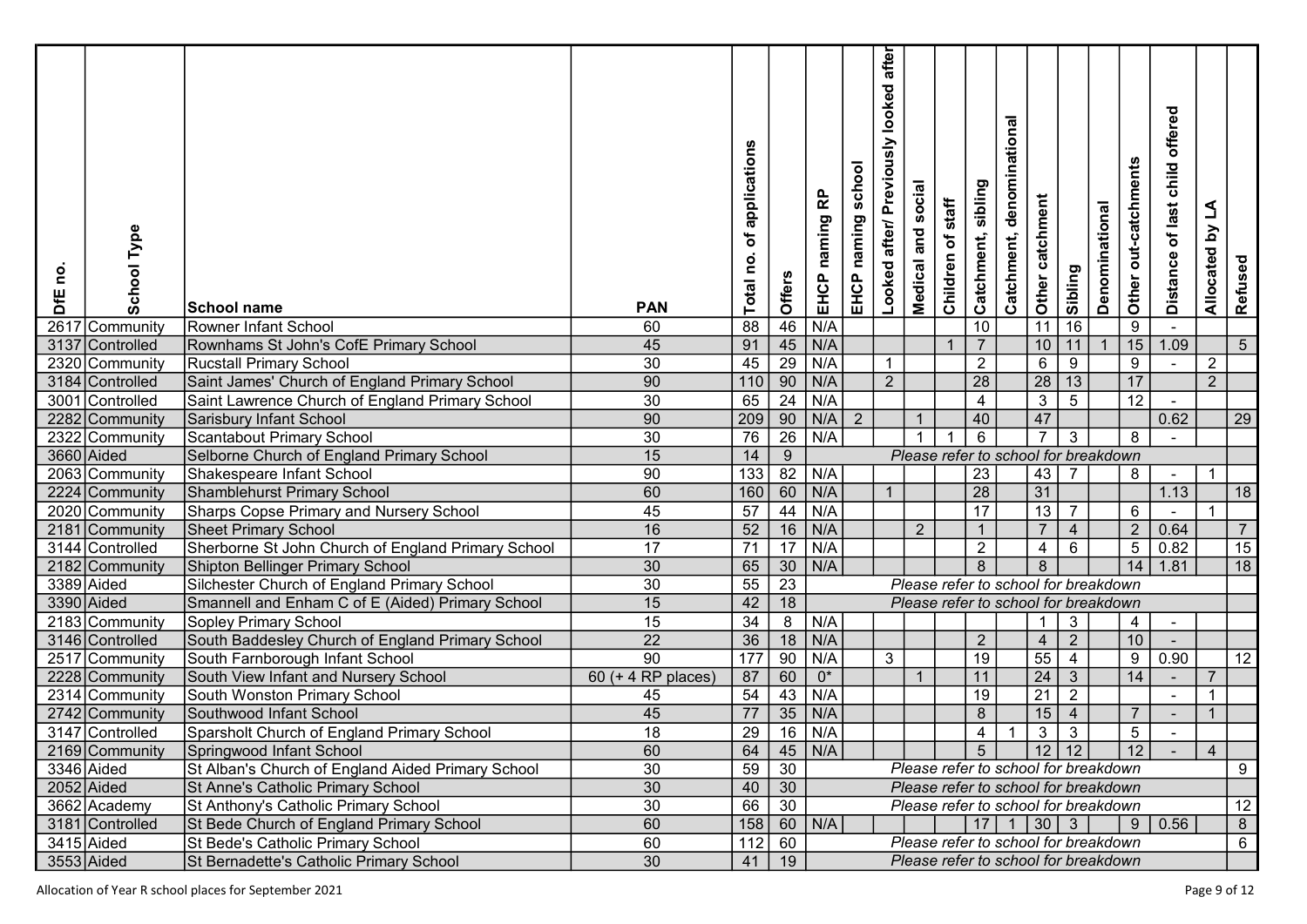| Type<br>School<br>e<br>DfE    | <b>School name</b>                                                                      | <b>PAN</b>           | of applications<br>Total no. | Offers                             | 윤<br>naming<br>EHCP | school<br>EHCP naming | after<br>looked<br>Looked after/ Previously | social<br><b>Medical and</b> | staff<br>Children of | sibling<br>Catchment, | denominational<br>Catchment, | Other catchment | Sibling         | Denominational                       | Other out-catchments | offered<br>child<br>Distance of last | L<br>$\mathbf{\Sigma}$<br>Allocated I | Refused         |
|-------------------------------|-----------------------------------------------------------------------------------------|----------------------|------------------------------|------------------------------------|---------------------|-----------------------|---------------------------------------------|------------------------------|----------------------|-----------------------|------------------------------|-----------------|-----------------|--------------------------------------|----------------------|--------------------------------------|---------------------------------------|-----------------|
| 2058 Academy                  | St Columba CE Primary School                                                            | 30                   | 13                           | 10                                 |                     |                       |                                             |                              |                      |                       |                              |                 |                 | Please refer to school for breakdown |                      |                                      |                                       |                 |
| 3399 Aided                    | St Faith's Church of England Primary School                                             | 20                   | 62                           | $\overline{20}$                    |                     |                       |                                             |                              |                      |                       |                              |                 |                 | Please refer to school for breakdown |                      |                                      |                                       |                 |
| 3663 Aided                    | St Francis Church of England Primary School                                             | 60                   | $\overline{125}$             | $\overline{60}$                    |                     |                       |                                             |                              |                      |                       |                              |                 |                 | Please refer to school for breakdown |                      |                                      |                                       | 8               |
| 3052 Controlled               | St James Church of England Primary School                                               | 30                   | 91                           | $\overline{30}$                    | N/A                 |                       |                                             |                              |                      | 12                    | $6\phantom{1}6$              | $\vert$ 12      |                 |                                      |                      | 0.63                                 |                                       | $\overline{7}$  |
| 3418 Aided                    | St John the Baptist Catholic Primary School                                             | 30                   | 54                           | $\overline{30}$                    |                     |                       |                                             |                              |                      |                       |                              |                 |                 | Please refer to school for breakdown |                      |                                      |                                       | $\overline{3}$  |
| 3095 Controlled               | St John the Baptist CofE Primary School                                                 | 60                   | 102                          | 47                                 | N/A                 |                       |                                             |                              |                      | $\overline{5}$        |                              |                 | 17 15           |                                      | 10                   |                                      |                                       |                 |
| 3143 Controlled               | St John the Baptist CofE Primary School                                                 | $\overline{45}$      | 63                           | $\overline{31}$                    | N/A                 |                       |                                             |                              |                      | 14                    |                              | $\overline{12}$ | $\overline{4}$  |                                      |                      |                                      |                                       |                 |
| 3661 Aided                    | St John's Church of England VA Primary School                                           | 45                   | $\overline{73}$              | $\overline{45}$                    |                     |                       |                                             |                              |                      |                       |                              |                 |                 | Please refer to school for breakdown |                      |                                      |                                       | $\overline{4}$  |
| 3602 Aided                    | St John's CofE Primary School                                                           | 60                   | 92                           | 55                                 |                     |                       |                                             |                              |                      |                       |                              |                 |                 | Please refer to school for breakdown |                      |                                      |                                       |                 |
| 5204 Academy                  | St Joseph's Catholic Primary School                                                     | 70                   | $\overline{142}$             | $\overline{70}$<br>$\overline{30}$ |                     |                       |                                             |                              |                      |                       |                              |                 |                 | Please refer to school for breakdown |                      |                                      |                                       | 19              |
| 3404 Aided                    | St Jude's Catholic Primary School                                                       | 30                   | 67                           |                                    |                     |                       |                                             |                              |                      |                       |                              |                 |                 | Please refer to school for breakdown |                      |                                      |                                       | $\overline{9}$  |
| 3149 Controlled<br>3501 Aided | St Luke's Church of England Primary School                                              | 30<br>15             | 48                           | $\overline{28}$<br>$\overline{15}$ | N/A                 |                       |                                             |                              |                      | 9                     |                              | 11              | $5\overline{)}$ | Please refer to school for breakdown | $\mathbf{3}$         |                                      |                                       | 8               |
| 3665 Aided                    | St Mark's Church of England Aided Primary School                                        | 90 (inc. 1 RP place) | 68<br>$\overline{157}$       | 90                                 |                     |                       |                                             |                              |                      |                       |                              |                 |                 | Please refer to school for breakdown |                      |                                      |                                       | $6\phantom{.}$  |
| 3325 Aided                    | St Mark's Church of England Primary School                                              |                      |                              | 10                                 |                     |                       |                                             |                              |                      |                       |                              |                 |                 | Please refer to school for breakdown |                      |                                      |                                       |                 |
| 2180 Community                | St Martin's East Woodhay CofE Vol Aided Primary<br><b>St Mary Bourne Primary School</b> | 20<br>20             | $\overline{22}$<br>72        | 20                                 | N/A                 |                       |                                             |                              |                      | 11                    |                              |                 | $\overline{2}$  |                                      |                      | 2.65                                 |                                       | 19              |
| 3308 Aided                    | St Mary's Bentworth C of E Primary School                                               | 15                   | 38                           | 15                                 |                     |                       |                                             |                              |                      |                       |                              |                 |                 | Please refer to school for breakdown |                      |                                      |                                       | $\mathbf{1}$    |
| 3650 Aided                    | St Mary's Catholic Primary School                                                       | 30                   | 35                           | $\overline{20}$                    |                     |                       |                                             |                              |                      |                       |                              |                 |                 | Please refer to school for breakdown |                      |                                      |                                       |                 |
| 3310 Aided                    | St Matthew's C of E Aided Primary School                                                | $\overline{30}$      | 65                           | $\overline{30}$                    |                     |                       |                                             |                              |                      |                       |                              |                 |                 | Please refer to school for breakdown |                      |                                      |                                       | 9               |
| 3360 Aided                    | St Michael and All Angels CofE Infant School                                            | $\overline{30}$      | 29                           | 18                                 |                     |                       |                                             |                              |                      |                       |                              |                 |                 | Please refer to school for breakdown |                      |                                      |                                       |                 |
| 3185 Controlled               | St Michael's C of E Controlled Infant School                                            | $\overline{90}$      | 144                          | 65                                 | N/A                 |                       |                                             |                              |                      | 14                    | $\overline{1}$               | 17              | 9               |                                      | 20                   |                                      | 3                                     |                 |
| 3551 Aided                    | St Patrick's Catholic Primary School                                                    | 30                   | 76                           | 30                                 |                     |                       |                                             |                              |                      |                       |                              |                 |                 | Please refer to school for breakdown |                      |                                      |                                       | 11              |
| 5209 Aided                    | St Peter's Catholic Primary School, Waterlooville                                       | 60                   | 102                          | 60                                 |                     |                       |                                             |                              |                      |                       |                              |                 |                 | Please refer to school for breakdown |                      |                                      |                                       | $\overline{17}$ |
| 3417 Aided                    | St Peter's Catholic Primary School, Winchester                                          | 60                   | 87                           | 56                                 |                     |                       |                                             |                              |                      |                       |                              |                 |                 | Please refer to school for breakdown |                      |                                      |                                       |                 |
| 3419 Aided                    | St Swithun Wells Catholic Primary School                                                | 30 <sup>2</sup>      | $\overline{23}$              | $\overline{12}$                    |                     |                       |                                             |                              |                      |                       |                              |                 |                 | Please refer to school for breakdown |                      |                                      |                                       |                 |
| 3177 Controlled               | St Thomas' Church of England Infant School                                              | 45                   | 46                           | $\overline{28}$                    | N/A                 |                       |                                             |                              |                      | $1 \mid 10 \mid$      |                              | 14 2            |                 |                                      |                      |                                      |                                       |                 |
| 3407 Aided                    | St Thomas More's Catholic Primary School, Havant                                        | 45                   | 77                           | $\overline{45}$                    |                     |                       |                                             |                              |                      |                       |                              |                 |                 | Please refer to school for breakdown |                      |                                      |                                       | 5               |
| 2206 Community                | Stanmore Primary School                                                                 | 45                   | 35                           | $\overline{26}$                    | N/A                 |                       |                                             |                              |                      | 14                    |                              | $\overline{7}$  | $\mathbf{3}$    |                                      |                      |                                      |                                       |                 |
| 3150 Controlled               | Steep CofE Primary School                                                               | 15                   | 60                           |                                    | $15$ N/A            |                       |                                             |                              |                      | 4                     |                              | $\mathbf{3}$    | $\overline{2}$  | $\overline{2}$                       |                      | $3 \mid 1.13$                        |                                       | 6               |
| 2186 Community                | Stockbridge Primary School                                                              | $\overline{20}$      |                              |                                    | $51$   20   N/A     |                       |                                             |                              |                      | $5\overline{)}$       |                              | $4 \mid$        | $\overline{9}$  |                                      |                      | $1 \mid 3.44$                        |                                       | $\overline{4}$  |
|                               |                                                                                         |                      |                              |                                    |                     |                       |                                             |                              |                      |                       |                              |                 |                 |                                      |                      |                                      |                                       |                 |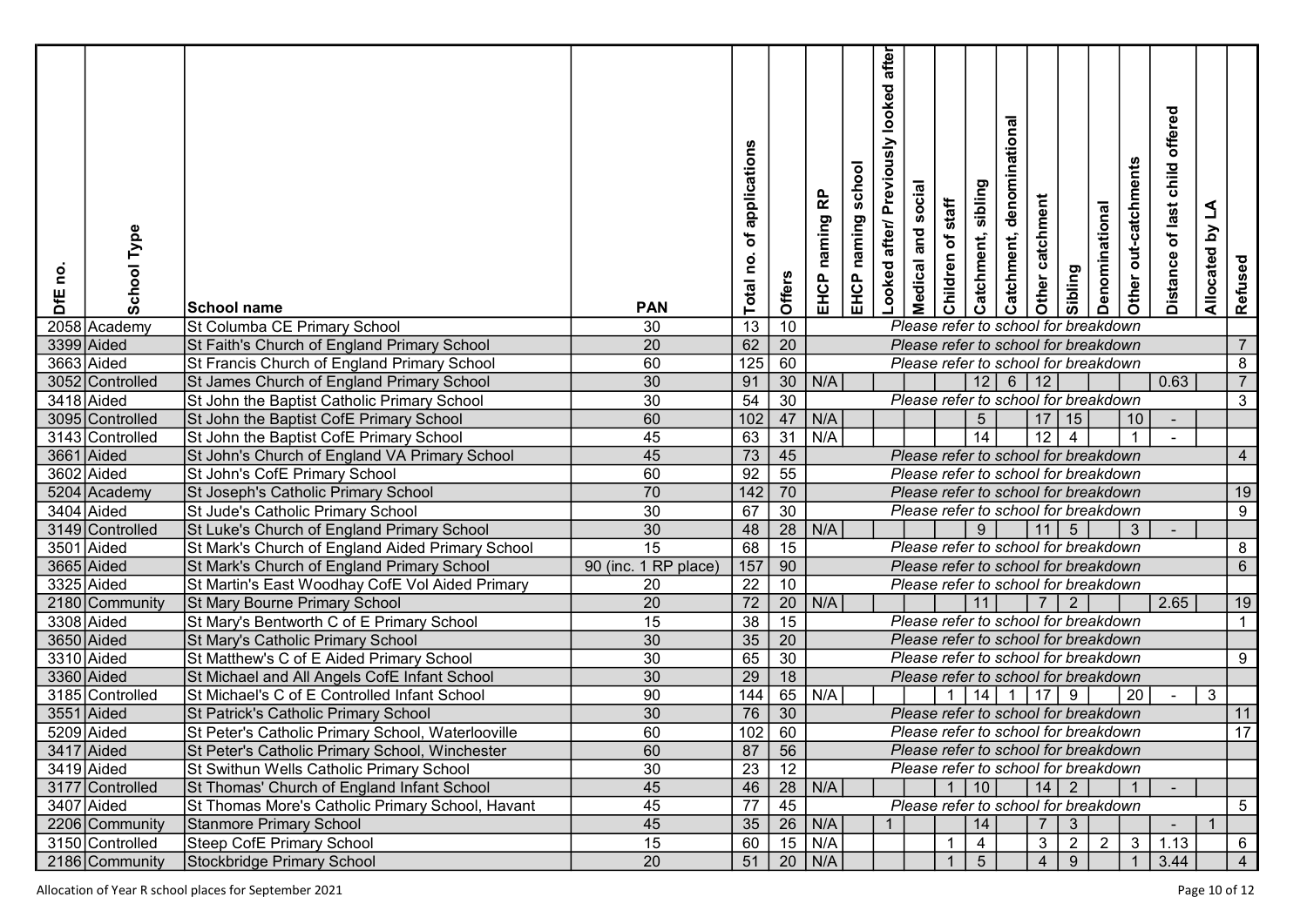| <b>School Type</b><br><u>o</u><br>DfE | School name                                        | <b>PAN</b>            | of applications<br>Total no. | Offers          | 윤<br>naming<br>EHCP | school<br>EHCP naming | after<br>looked<br>Looked after/ Previously | social<br>and<br>Medical | staff<br>Children of | sibling<br>Catchment, | denominational<br>Catchment,         | Other catchment    | Sibling        | Denominational | Other out-catchments | offered<br>child<br>Distance of last | L<br>Allocated by | Refused        |  |
|---------------------------------------|----------------------------------------------------|-----------------------|------------------------------|-----------------|---------------------|-----------------------|---------------------------------------------|--------------------------|----------------------|-----------------------|--------------------------------------|--------------------|----------------|----------------|----------------------|--------------------------------------|-------------------|----------------|--|
| 2018 Community                        | <b>Stoke Park Infant School</b>                    | 90 (inc. 1 RP place)  | 136                          | 89              | $\overline{0^*}$    |                       |                                             |                          |                      | $\overline{32}$       |                                      | 41                 | $\overline{4}$ |                | $\sqrt{5}$           | 2.21                                 | $\overline{7}$    |                |  |
| 2060 Academy                          | <b>Stoneham Park Academy</b>                       | 45                    | 58                           | 41              |                     |                       |                                             |                          |                      |                       | Please refer to school for breakdown |                    |                |                |                      |                                      |                   |                |  |
| 2255 Academy                          | Sun Hill Infant School                             | 60                    | 57                           | $\overline{38}$ |                     |                       |                                             |                          |                      |                       | Please refer to school for breakdown |                    |                |                |                      |                                      |                   |                |  |
| 3392 Aided                            | Swanmore Church of England Aided Primary School    | 60                    | $\overline{113}$             | $\overline{60}$ |                     |                       |                                             |                          |                      |                       | Please refer to school for breakdown |                    |                |                |                      |                                      |                   |                |  |
| 2190 Community                        | <b>Tadley Community Primary School</b>             | 45                    | $\overline{73}$              | $\overline{30}$ | N/A                 |                       |                                             |                          |                      |                       |                                      | 11                 | $\overline{9}$ |                | $\overline{7}$       |                                      | $\overline{1}$    |                |  |
| 2526 Community                        | <b>Talavera Infant School</b>                      | 90                    | 139                          | 75              | N/A                 |                       |                                             |                          |                      | 17                    |                                      | 19                 | $\vert$ 11     |                | $\overline{24}$      |                                      | $\overline{4}$    |                |  |
| 2324 Community                        | <b>Tavistock Infant School</b>                     | 90                    | 161                          | $\overline{59}$ | N/A                 |                       |                                             |                          |                      | 12                    |                                      | $\overline{38}$    | $\overline{2}$ |                | $\overline{7}$       |                                      |                   |                |  |
| 2300 Community                        | The Butts Primary School                           | 60                    | $\overline{72}$              | $\overline{53}$ | N/A                 |                       |                                             |                          |                      | 11                    |                                      | 14                 | $\overline{3}$ |                | $\overline{24}$      |                                      |                   |                |  |
| 2039 Free School                      | The Cambridge Primary School                       | 60                    | 147                          | 60              |                     |                       |                                             |                          |                      |                       | Please refer to school for breakdown |                    |                |                |                      |                                      |                   | 16             |  |
| 2061<br>Community                     | The Crescent Primary School                        | 90                    | 154                          | 82              | N/A                 |                       |                                             |                          |                      | 14                    |                                      | $16$ 31            |                |                | 20                   |                                      |                   |                |  |
| 2032 Academy                          | The Holme Church of England Primary School         | 30                    | $\overline{51}$              | $\overline{27}$ |                     |                       |                                             |                          |                      |                       | Please refer to school for breakdown |                    |                |                |                      |                                      |                   |                |  |
| 5201<br>Academy                       | The Priory Primary School                          | 28                    | 70                           | $\overline{28}$ |                     |                       |                                             |                          |                      |                       | Please refer to school for breakdown |                    |                |                |                      |                                      |                   | 9              |  |
| 4012 Community                        | The Westgate School                                | 60                    | 186                          | 61              | N/A                 |                       |                                             |                          | $\overline{2}$       | 15                    |                                      | 41                 | $\mathbf{3}$   |                |                      | 0.50                                 |                   | $10$           |  |
| 2111<br> Community                    | <b>Tiptoe Primary School</b>                       | 17                    | 39                           | 14              | N/A                 |                       |                                             |                          |                      | $\overline{2}$        |                                      | $\overline{1}$     | $6\phantom{1}$ |                | $5\phantom{.0}$      |                                      |                   |                |  |
| 2193 Community                        | <b>Titchfield Primary School</b>                   | 30                    | 58                           | $\overline{26}$ | N/A                 |                       |                                             |                          |                      | 8                     |                                      | $\overline{7}$     | $\overline{5}$ |                | 6                    | $\sim$                               |                   |                |  |
| 2512 Community                        | <b>Tower Hill Primary School</b>                   | 60                    | 108                          | 60              | N/A                 |                       | $\overline{1}$                              |                          |                      | 23                    |                                      | 34                 | $\overline{2}$ |                |                      | 1.45                                 |                   | 10             |  |
| 2104 Community                        | <b>Trosnant Infant School</b>                      | 60                    | 74                           | 46              | N/A                 |                       |                                             |                          |                      | 9                     |                                      | 14                 | 10             |                | 13                   |                                      |                   |                |  |
| 2290 Community                        | <b>Tweseldown Infant School</b>                    | 120                   | 197                          | 114             | N/A                 |                       |                                             |                          |                      | 44                    |                                      | 52                 | $\mathbf{3}$   |                | 14                   |                                      |                   |                |  |
| 3156 Controlled                       | Twyford St Mary's Church of England Primary School | 20                    | 36                           | 16              | N/A                 |                       |                                             |                          |                      | $6\phantom{1}6$       |                                      |                    |                |                | $\overline{3}$       |                                      |                   |                |  |
| 3395 Aided                            | Upham CofE Aided Primary School                    | 15                    | 35                           | 11              |                     |                       |                                             |                          |                      |                       | Please refer to school for breakdown |                    |                |                |                      |                                      |                   |                |  |
| 2069 Community                        | <b>Uplands Primary School</b>                      | 45                    | 131                          | 45              | $N/A$ 2             |                       |                                             |                          |                      | 13                    |                                      | 13 10              |                |                | 6 <sup>1</sup>       | 0.62                                 |                   | 18             |  |
| 3163 Controlled                       | Vernham Dean Gillum's CofE Primary School          | 15                    | 11                           | $\sqrt{5}$      | N/A                 |                       |                                             |                          |                      |                       |                                      | $\overline{2}$     | $\overline{2}$ |                | $\mathbf{1}$         |                                      |                   |                |  |
| 2220 Community                        | Vigo Primary School                                | 90 (inc. 2 RP places) | 61                           | 75              | $0^*$               |                       | $\mathbf 1$                                 |                          |                      | 14                    |                                      | 18                 | $\overline{7}$ |                | 8                    |                                      | 27                |                |  |
| 2076 Community                        | Wallisdean Infant School                           | 60                    | 88                           |                 | $58$ N/A            |                       | $\mathbf{1}$                                |                          |                      | 23                    |                                      | $\vert 21 \vert 2$ |                |                | $\overline{7}$       |                                      | $\overline{4}$    |                |  |
| 2200 Community                        | <b>Wallop Primary School</b>                       | 30 <sup>2</sup>       | $\overline{33}$              | $\overline{25}$ | N/A                 |                       |                                             |                          |                      | 13                    |                                      | 10                 |                |                |                      |                                      |                   |                |  |
| 2254 Foundation                       | <b>Warren Park Primary School</b>                  | 60                    | 84                           | 60              |                     |                       |                                             |                          |                      |                       | Please refer to school for breakdown |                    |                |                |                      |                                      |                   | 4              |  |
| 2089 Community                        | <b>Waterside Primary School</b>                    | 30                    | 67                           | 30              | N/A                 |                       | $\mathbf{1}$                                |                          |                      | $6\phantom{.}6$       |                                      | $15 \mid 3$        |                |                |                      | $5 \mid 1.12$                        |                   | 4              |  |
| 2737 Community                        | <b>Weeke Primary School</b>                        | 60                    | $129$ 51                     |                 | N/A                 | $\blacktriangleleft$  | $\overline{2}$                              |                          |                      | $\overline{23}$       |                                      | 17                 | $\overline{2}$ |                | 5 <sup>7</sup>       |                                      |                   |                |  |
| 2010 Community                        | <b>Wellington Community Primary School</b>         | 60                    |                              |                 | $126$ 60 N/A        |                       | $\overline{2}$                              | $\overline{1}$           |                      | $\overline{16}$       |                                      | $25 \mid 6$        |                |                |                      | $10$ 1.30                            |                   | $\overline{7}$ |  |
| 2202 Community                        | <b>Wellow School</b>                               | $\overline{30}$       |                              |                 | $45$   30   N/A     |                       |                                             |                          |                      | 10                    |                                      | $14 \mid 1$        |                |                |                      | $5 \mid 3.97$                        |                   | $\overline{1}$ |  |

Allocation of Year R school places for September 2021 **Page 11 of 12**